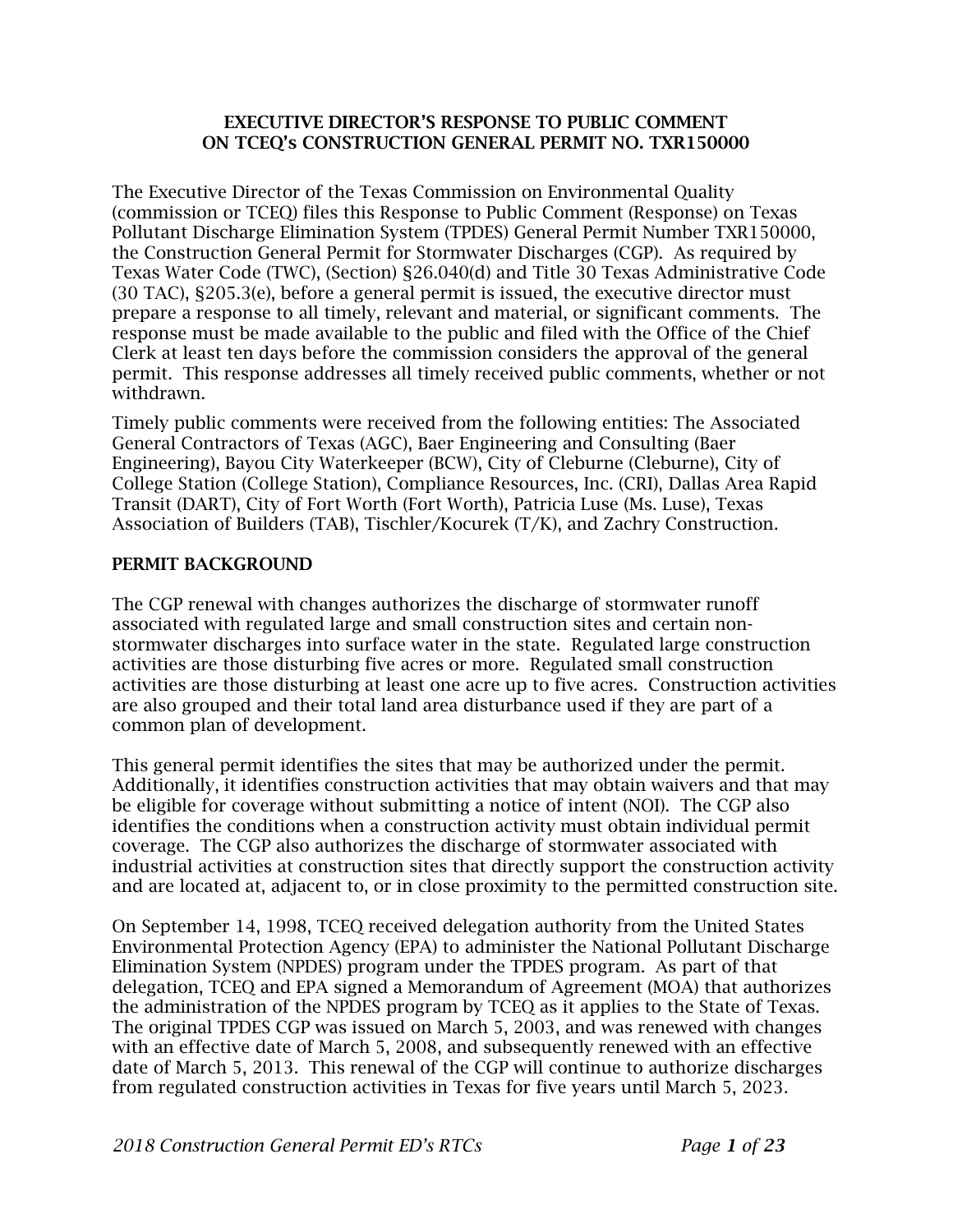The CGP is issued under the statutory authority of the TWC: 1) TWC, §26.121, which makes it unlawful to discharge pollutants into or adjacent to water in the state except as authorized by a rule, permit, or order issued by the commission, 2) TWC, §26.027, which authorizes the commission to issue permits and amendments to permits for the discharge of waste or pollutants into or adjacent to water in the state, and 3) TWC, §26.040, which provides the commission may authorize waste discharges by general permit.

The federal stormwater regulations for discharges from large construction activities are located in the federal rules at Part 40 Code of Federal Regulations (40 CFR), §122.26, which were adopted by reference by TCEQ in 30 TAC, §281.25(a). The Phase II small construction site regulations are located in the federal rules at 40 CFR, §122.26(a)(9)(i)(B) and (c), which were adopted by reference by TCEQ at 30 TAC, §281.25(a)(4). Subsequently, effluent guidelines for construction activities were adopted in 40 CFR Part 450 and adopted by TCEQ by reference in 30 TAC §305.541 and were incorporated into the 2013 CGP.

### PROCEDURAL BACKGROUND

Notice of availability and an announcement of the public meeting for this permit was published in the *Abilene Reporter News*, the *Amarillo Globe-News*, the *Austin-American Statesman,* the *Corpus Christi Caller Times*, the *Dallas Morning News,* the *El Paso Times*, the *Houston Chronicle*, the *Lubbock Avalanche Journal,* the *McAllen Monitor,* the *Midland Reporter Telegram,* the *San Antonio Express News*, the *Tyler Morning Telegraph,* the *Waco Tribune Herald* and the *Texas Register* on August 18, 2017. A public meeting was held in Austin on September 18, 2017, and the comment period ended the same day.

### COMMENTS AND RESPONSES

Comments and responses are organized by section. Some comments have resulted in changes to the permit. Those comments resulting in changes were identified in the respective responses. All other comments resulted in no changes. Some separate comments are combined with other related comments.

### General Comments

1. Comment: T/K comments that it would be helpful if the permit clarified whether stormwater from demolition activities is considered "construction stormwater" if no actual new construction is involved. For example, if a process unit at an industrial facility is being removed via demolition and no new construction is taking place. T/K also asks in the hypothetical situation presented whether vehicular traffic in the demolition area constitute soil disturbance or does it need to be more substantial, such as excavation of the foundations.

Response: The definition of "Construction Activity" is "soil disturbance activities, including clearing, grading, excavating, construction-related activity (e.g., stockpiling of fill material, demolition), and construction support activity". Construction support activity would be in direct support of a specific construction project. Discharges of stormwater from demolition have the potential to be regulated under the CGP, if the demolition has one acre or more of soil disturbance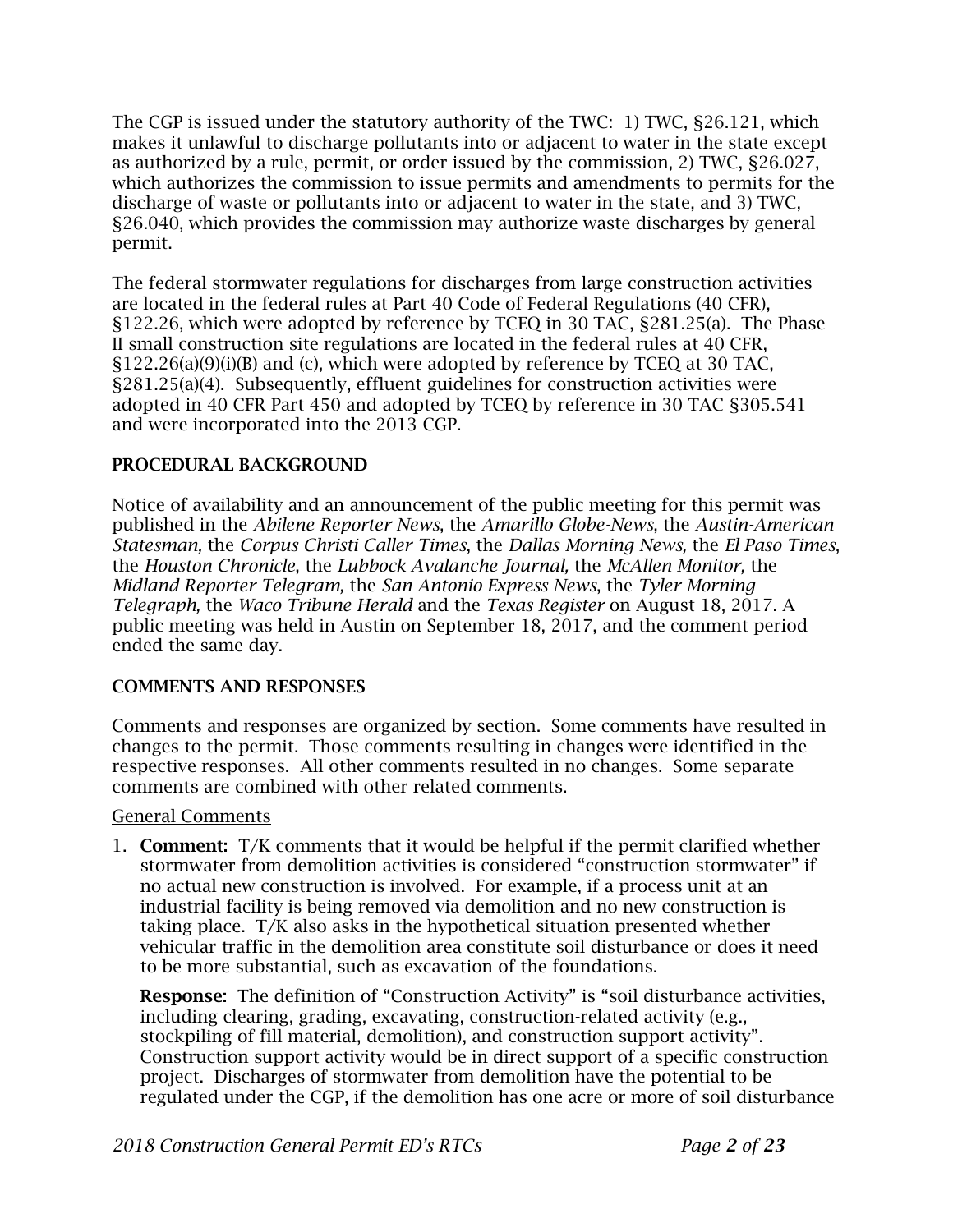or is part of a construction project that has (or will have) one acre or more of soil disturbance. The determination whether demolition activities are covered under this general permit are made on a case-by-case basis depending on the specific circumstances. For example, vehicular traffic related to demolition in the demolition area that causes soil disturbance of one acre or more (or less than one acre if it is within a larger common plan of development) would be sufficient to trigger the need for coverage under the CGP.

2. Comment: AGC comments that their primary concern is their member's participation in design-bid-build projects with the Texas Department of Transportation (TXDOT). In these projects, TXDOT has adopted a procedure where they provide certain information for completing the NOI. AGC is concerned that they are certifying that the information supplied by TXDOT for their NOI is correct and suggests modifications to the certification language in the NOI to address this issue.

Cleburne cautions TCEQ to be careful about making the changes suggested by AGC. Cleburne notes that a contractor should be familiar enough with the requirements and the construction location to ensure that any information provided by the customer/primary operator is correct and valid before they sign a certification. If they are unsure of the accuracy of the information provided, they should discuss with the customer/primary operator prior to completing an NOI or construction site notice. Additionally, Cleburne comments that if contractors cannot be held responsible if the information they provide/certify is not accurate then this potentially limits the enforcement capability of TCEQ and the municipal separate storm sewer system (MS4) receiving the discharge.

Response: The CGP requires that all persons or entities that are considered primary operators must certify that a stormwater pollution prevention plan (SWP3) was developed, will be implemented prior to construction, and compliant with any applicable local sediment and erosion controls plans. An operator (contractor) that is required to have on-site operational control and is authorized to direct workers in order to comply with the SWP3, is considered a primary operator under the CGP. If there is uncertainty about the information provided from one operator to another, differences should be resolved prior to signing the NOI.

TCEQ rules require the exact certification language included in the CGP NOI and all other TCEQ issued general permit NOIs. 30 TAC, §205.4(f) requires that NOIs be signed in accordance with 30 TAC, §305.44. The applicable language in §305.44(b) states that a person signing an application shall make the following certification:

I certify under penalty of law that this document and all attachments were prepared under my direction or supervision in accordance with a system designed to assure that qualified personnel properly gather and evaluate the information submitted. Based on my inquiry of the person or persons who manage the system, or those persons directly responsible for gathering the information, the information submitted is, to the best of my knowledge and belief, true, accurate, and complete. I am aware there are significant penalties for submitting false information, including the possibility of fine and imprisonment for knowing violations.

TCEQ recommends that AGC coordinate with TXDOT to resolve any issues that occur with data supplied by TXDOT that is needed for the NOI.

*2018 Construction General Permit ED's RTCs Page 3 of 23*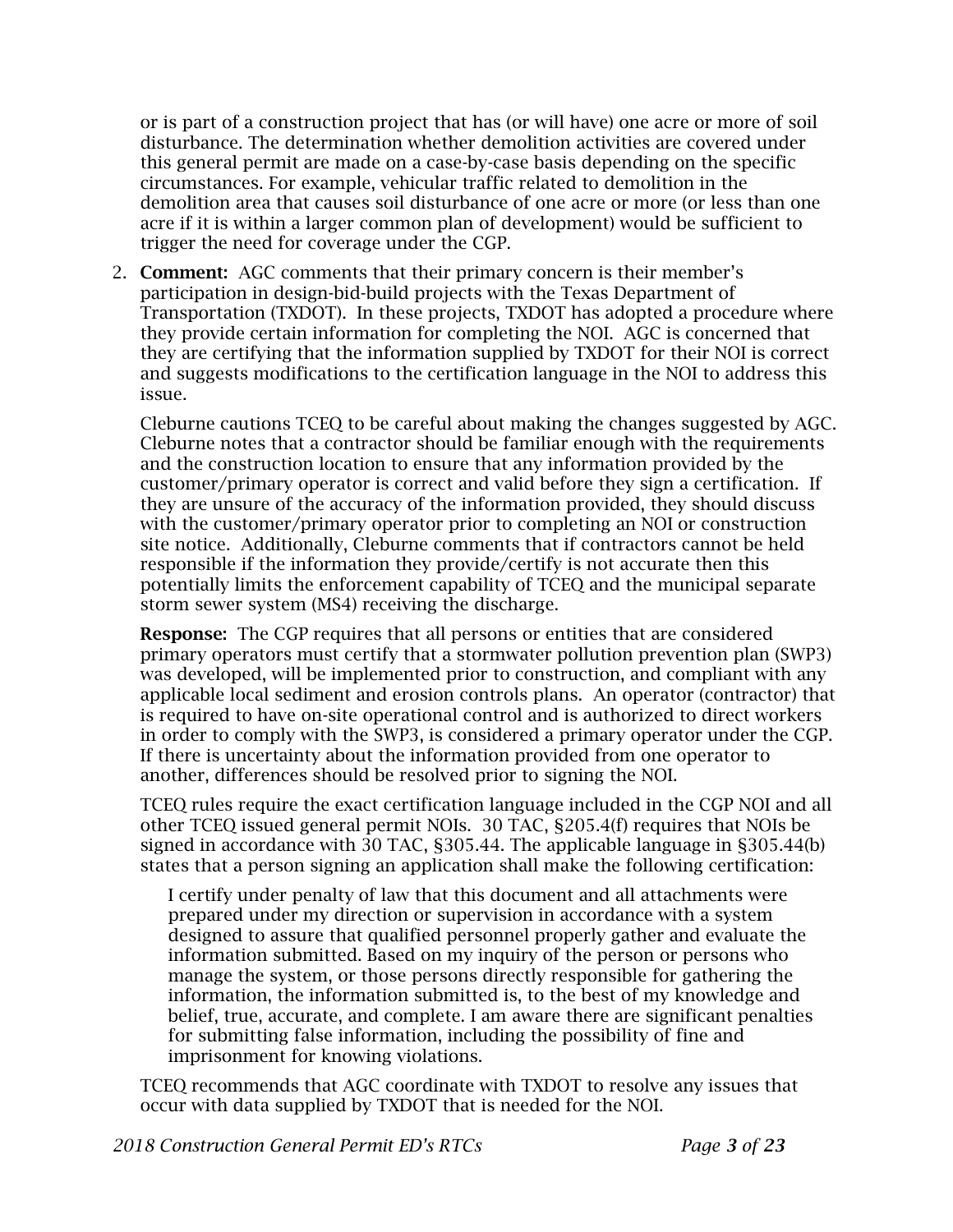3. Comment: AGC comments that under the current NOI, development that occurs in the Edwards Aquifer requires contractors to certify that a TCEQ approved plan required by the Edwards Aquifer Rule (30 TAC Chapter 213) is included or referenced in the SWP3. AGC is concerned since a contractor bidding TxDOT work cannot certify that a plan was developed due to the fact that they themselves did not develop it, but are relying on TxDOT to provide the plan. AGC states that instead, a contractor could certify that a plan will be implemented when included in contract requirements and would like this change reflected in the NOI.

Response: TCEQ understands the unique situation between the TxDOT and its contractors associated with their development projects. TCEQ agrees with the suggested change and will revise the NOI as follows:

For Operators that work under TCEQ-approved documents provided by others:

I certify that the copy of the TCEQ-approved Plan required by the Edwards Aquifer Rule (30 TAC Chapter 213) that is included or referenced in the Stormwater Pollution Prevention Plan will be implemented

4. Comment: AGC requests that the two separate certifications that they provided in their comments and in other communications with TCEQ be included in the NOI to address the issue of contractors having to certify information in the SWP3 provided by a third party. AGC is concerned that their member contractors are certifying information supplied by a third party for their NOI and are concerned whether or not this information is correct. To address this issue, AGC suggests modifying the NOI certification by adding additional language to state that the SWP3 was provided by another operator and that they were not involved in its development.

Response: TCEQ declines to make the suggested change. As stated previously, any person or entity that is considered a primary operator, must certify that the SWP3 was developed and will be implemented at the site. A primary operator is responsible for being knowledgeable of the contents of the NOI and SWP3, regardless of the source.

5. Comment: TAB would like to assist TCEQ in exploring possible compliance assistance training regarding the upcoming electronic reporting rule requirements before the new CGP is effective. In particular, TAB comments that it is unclear whether specific electronic signature software is needed for each operator filing an NOI.

**Response:** All permittees seeking authorization under the CGP must submit NOIs through TCEQ's electronic permitting system by September 1, 2018, due to the federal electronic reporting rule (e-Reporting Rule). The ePermits system available on the TCEQ website already meets EPA's Cross-Media Electronic Reporting Rule (CROMERR) authentication and encryption standards. TCEQ has conducted annual outreach to the regulated community on how to use the ePermits system and will continue this practice. Currently, most CGP NOIs are submitted through the e-Permits system and TCEQ expects that the transfer from the submittal of paper applications to the submittal of electronic applications should be fairly effortless. TCEQ would welcome any assistance TAB can provide related to compliance training with e-Reporting requirements.

6. Comment: TAB believes that builders disturbing less than one acre within a subdivision that disturbs a total over five acres or more should receive automatic

*2018 Construction General Permit ED's RTCs Page 4 of 23*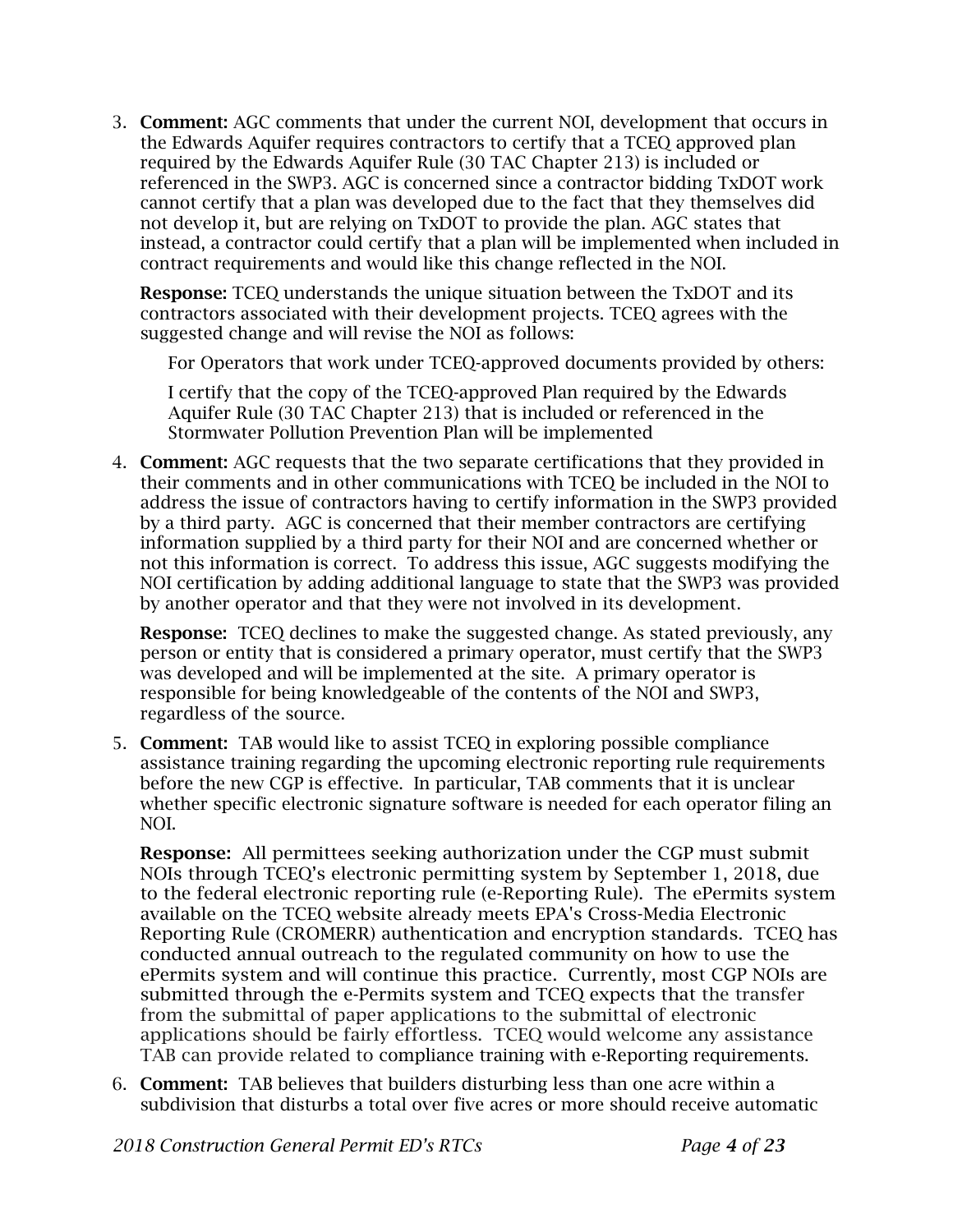authorization under the CGP. TAB comments that single-family builders present a small environmental risk, and requests that they be treated the same as small construction activity operators under the CGP.

**Response:** TCEO declines to make the requested change. 40 CFR  $$122.26(b)(14)(x)$ defines large construction activity (including clearing, grading and excavation) to include any soil disturbance of an area that is less than five acres if part of a "larger common plan of development" that cumulatively disturbs five or more acres. 40  $CFR$   $\S 122.25(b)(15)$  only designates small construction activities as being eligible for automatic authorization under a NPDES permit (disturbing at least one acre and less than five acres). If operators are conducting construction activities that disturb less than 1 acre, but are a part of a larger common plan of development that is 5 acres or more, they are considered (part of) a large construction activity. Therefore, they do not qualify for automatic authorization available to small construction activities. The CGP requires all operators who are conducting large construction activities to submit an NOI to obtain authorization under the permit.

7. Comment: TAB respectfully requests that TCEQ include "right to cure" language in the general permit allowing operators a certain number of days to correct an enforcement violation before being liable for a fine. TAB also asks that TCEQ consider serving notices of unsatisfactory performance at the construction site itself, rather than by mail.

**Response:** TCEQ declines to make the requested change that includes the "right to cure" and allowing additional time to correct a violation to avoid an enforcement action. Enforcement actions taken by TCEQ and any corrective action taken by a permittee are reviewed on a case-by-case basis and any determination of violation and "right to cure" are made by TCEQ's Office of Compliance and Enforcement.

TCEQ also declines the request to serve notices of violation or unsatisfactory performance at the construction site itself, rather than by mail. TCEQ investigators conduct exit interviews with construction site operators who have violations and they are provided a copy of TCEQ's exit interview form, which (depending on the violation) will be followed with a mailed notice of violation from TCEQ's Enforcement Division. Also, TCEQ allows an operator up to 14 days to "cure" minor violations that are then re-categorized as areas of concern, rather than violations of the permit.

8. Comment: CRI asks whether the NOI form will be revised to ask if the receiving water is impaired on both the CWA, §303(d) list and the CWA, §305(b) list.

Response: TCEQ agrees that the contents of the NOI form will be updated to match the renewed CGP once it is approved for issuance. TCEQ plans to modify the NOI to include information that will direct operators to the *Texas Integrated Report for Surface Water Quality* for the inventory of impaired surface waters of Texas. This report describes the status of the state's waters, as required by CWA, §§305(b) and 303(d).

9. Comment: Ms. Luse comments that EPA's CGP includes an entire section on the use of polymers, flocculants, and coagulants including appropriate usage, discharge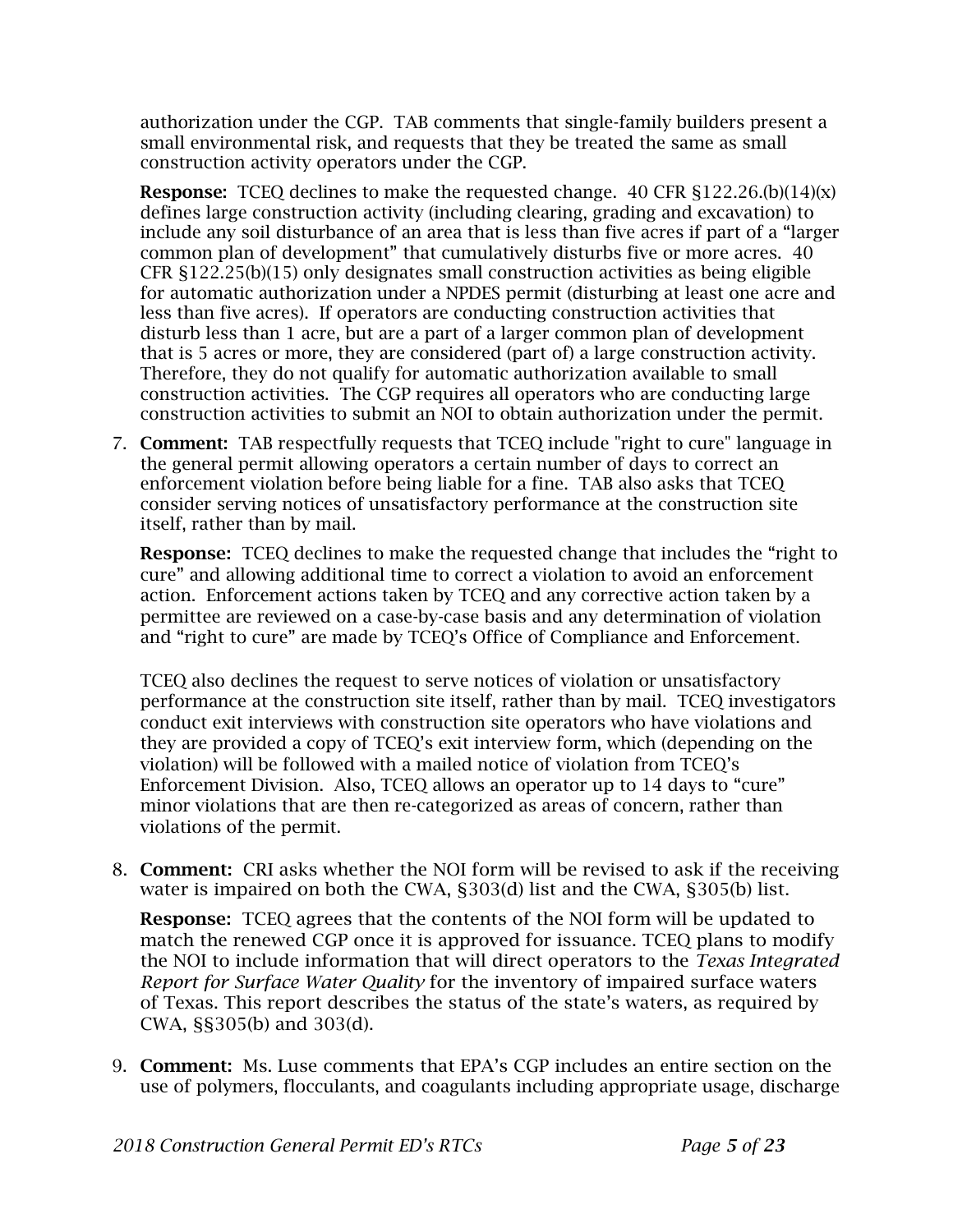risk, proper training, and separate authorization for use of cationic chemical. TCEQ's CGP does not contain any requirements or language addressing this issue.

Response: TCEQ was delegated authority by the EPA to administer the National Pollution Discharge Elimination System (NPDES) program (as the TPDES program in Texas) and part of that delegation is to issue stormwater general permits. TPDES permits are not bound to the exact requirements in EPA general permits (in this case the 2017 EPA CGP), unless those requirements are specifically required by rule. Furthermore, EPA received TCEQ's CGP and provided approval to issue the permit on June 13, 2017. TCEQ strives to avoid including requirements for BMPs in the CGP that are too prescriptive, to allow flexibility for permittees. For example, TCEQ does not include specific requirements for which best management practices (BMPs) to use or how those BMPs are to be used. However, if a permittee chooses to use certain BMPs, such as chemicals for flocculation and coagulation to reduce the amount of suspended solids discharged into the water in the state. The general permit requires the permittee to use them in a manner that does not cause negative impacts to water quality or aquatic life.

10. Comment: Ms. Luse comments EPA's CGP requires inspections once every 14 days and within 24 hours of the occurrence of a storm event of 0.25 inches or better. TCEQ's CGP inspection requirement is at least once every 14 days and within 24 hours of the end of a storm event of 0.5 inches or greater.

Response: As stated previously, states that are delegated authority by EPA to administer the NPDES program and issue stormwater general permits are not bound to the exact requirements in the EPA's 2017 CGP, unless those requirements are specifically required by rule. The requirements in TCEQ's CGP meet state and federal rules and while the requirements for when to perform inspections after a storm event are not exactly identical to the EPA CGP, TCEQ's inspection requirement is sufficiently timely to protect surface water quality. In its 2012 CGP renewal, EPA revised the amount of rain that would trigger an inspection after a storm event from 0.5 inches to 0.25 inches. Since 2003, TCEQ's CGP has used a 0.5 inch threshold and its use has generated no known significant environmental impacts or other concerns. Therefore, TCEQ declines to make the suggested change.

11. Comment: Ms. Luse comments that EPA's CGP corrective action deadline, if the correction does not require a new or replacement control or significant repair, is the close of the next business day. If significant or new, replacement should be completed within seven calendar days of discovery. TCEQ's CGP requires all necessary repair and replacement occur prior to the next rain event, if feasible.

Response: The requirements in TCEQ's CGP meet state and federal rules and while the requirement for repair and replacement of BMPs are not exactly the same as they are in the EPA CGP, requiring any necessary repair and replacement to occur prior to the next rain event are directly related to protection of surface water quality. As stated previously, states with NPDES delegation are only required to follow the exact requirements in EPA's CGP where those requirements are required by rule.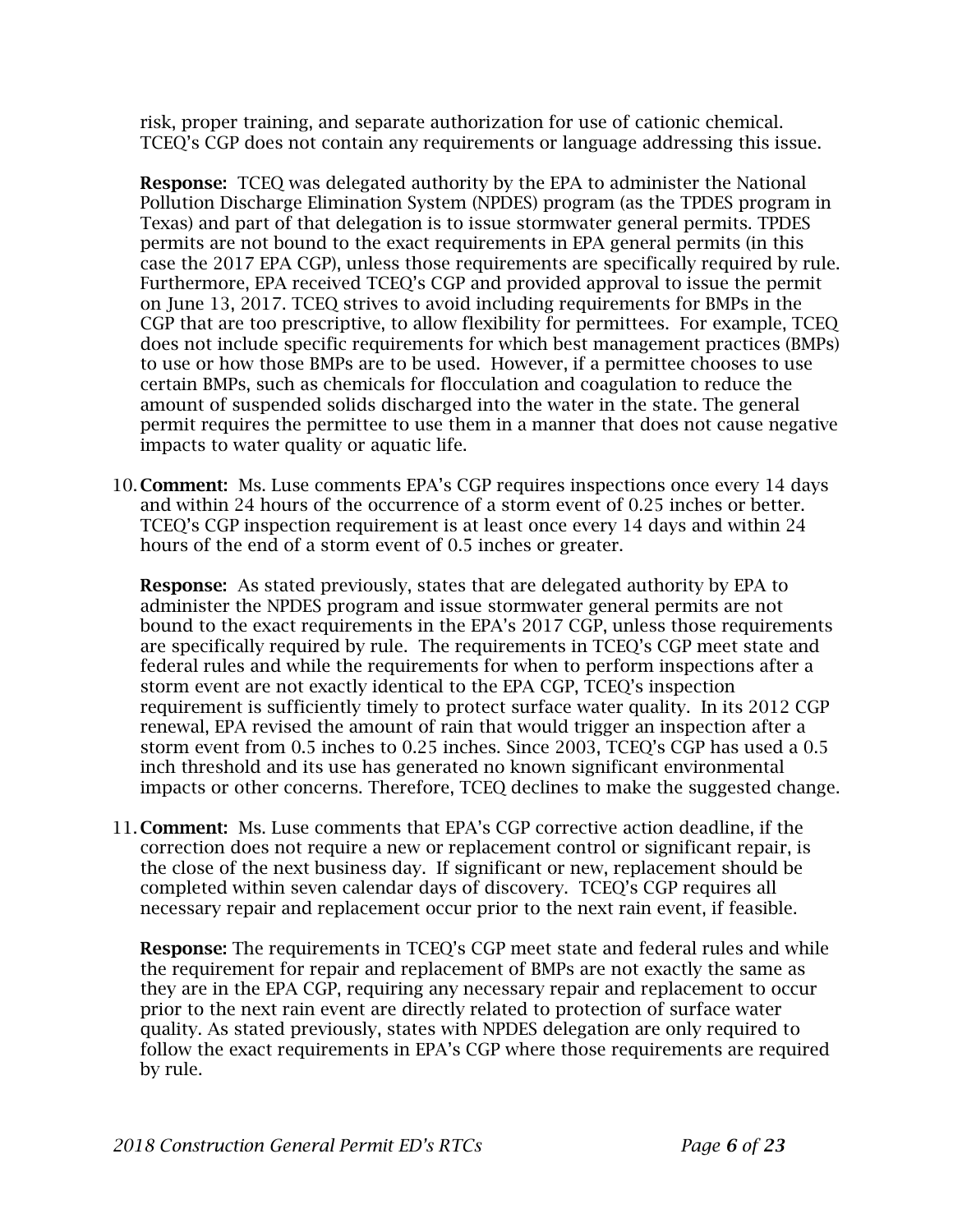12. Comment: Ms. Luse comments that EPA's CGP requires identifying a stormwater team and requires that an entity ensure that certain listed personnel on the team understand the requirements of the CGP and their specific responsibilities. Ms. Luse notes that TCEQ's CGP only has training requirements relating to concrete batch plants.

Response: The identification and implementation of a stormwater team for a construction site is not required by state or federal rules. TCEQ's CGP requires each permittee conducting construction activity covered under the permit to be responsible for meeting the requirements of the permit. TCEQ agrees that there is a difference in the requirements for what is required for construction site operators and the requirements for operators of concrete batch plants operated as a construction support activity. However, the difference in the requirements are reflective of the differences in the types of activities and pollutants that can be discharged. As stated previously, states with NPDES delegation are only required to follow the exact requirements in EPA's CGP where those requirements are required by rule.

13. Comment: BCW comments that the permit excessively relies on allowing the permittee to determine the appropriate BMPs, monitoring, and recordkeeping based on practicality. BCW comments that the permit uses the terms "minimize" and "to the extent feasible" instead of terms such as "prevent" or "eliminate." BCW states that the latitude of the terms used is one of the major causes of construction stormwater impacts to property and surface water.

Response: The volume of stormwater runoff from construction sites is by nature unpredictable; and the quantities and types of pollutants in discharges from construction sites can vary. Because of the uncertainty of pollutants and volume of stormwater runoff at construction sites, operators with authorization under the CGP are required to choose BMPs that are effective at minimizing or eliminating the discharges of pollutants in stormwater runoff into surface water in the state to the maximum extent practicable. This requirement is also consistent with the 2017 EPA CGP.

14. Comment: Fort Worth comments that it would be beneficial if transfers of operational control notifications were required to be submitted to the MS4 receiving the discharge from the construction site. Fort Worth comments that many cities have local permitting requirements for construction sites prior to the commencement of construction activities, but this could assist with the identification of potential permitting gaps for projects already in existence.

Response: There is currently language in the CGP that requires the permittee to notify the MS4 regarding changes to operational control at a site, as follows:

Part II.F.4.(a)ii. requires the original operator with operation control over construction activities at a site to submit a copy of the NOT from the primary operator terminating its coverage under the permit and its operational control of the construction site and submit a copy of the NOI from the new primary operator to the operator of any MS4 receiving the discharge in accordance with Part II.F.1 above.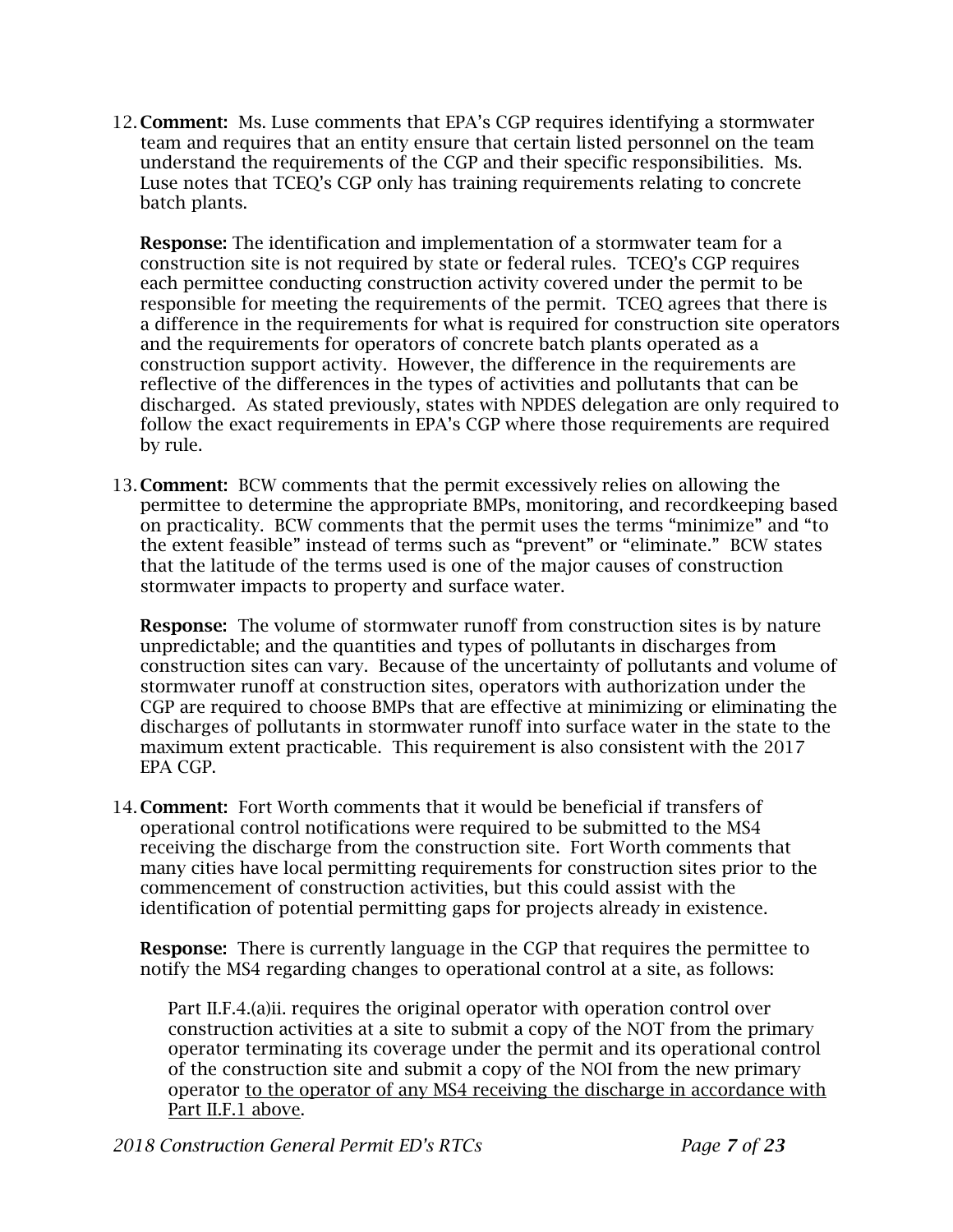In addition, local MS4 operators may require an operator of a construction site to submit transfers of operational control notifications to the MS4 through ordinances or other legal mechanism.

### Part I.B

15.Comment: TAB requests that TCEQ keep the definition of "construction activities" tied to the term "earth disturbance." TAB comments that not all stockpiles will lead to the transfer of pollutants into navigable waters (i.e. landscaping stone, bricks, and wood piles) and requiring secondary containment goes beyond the federal stormwater rules.

**Response:** The definition of "construction activities" was revised in the permit to include construction related and construction support activities to clarify that when those activities are conducted prior to and in conjunction with the actual soil disturbing activities related to the construction, they can trigger the obligation to obtain coverage under the CGP. Any BMPs placed around or near construction-related and construction support activities to control pollutants in stormwater discharges (which could include secondary containment if that is what the operator chooses to use) are required to be implemented by operators, which is consistent with the EPA's 2017 CGP.

16. Comment: AGC comments that the definition of "Final Stabilization" does not agree with the termination of coverage language in the Fact Sheet. AGC comments that the language in the Fact Sheet is much more practical and recommends incorporating the second paragraph of Part IV.C. of the Fact Sheet into the definition in the permit.

Response: The information presented in Part IV.C of the Fact Sheet is a broader summation of the requirements for terminating CGP coverage and establishing final stabilization and TCEQ declines to revise the definition of "Final Stabilization" in the general permit. The information contained in the definition of "Final Stabilization" in the general permit provides more detailed information as to the requirements for how to achieve final stabilization. The Fact Sheet provides guidance to operators.

17. Comment: Fort Worth comments that the definition of "Notice of Termination" should be revised to say "authorized under this general permit..."

Response: TCEQ agrees with the comment and changed the last part of the definition of "Notice of Termination" from "…under a general permit" to "…this general permit."

18. Comment: Fort Worth requests changing the wording in the "Operator" and "Primary Operator" definitions from "person or persons" to "person or entity."

Response: TCEQ declines to make this change, because the term "Operator" can apply to any person or persons seeking authorization under the CGP, which can also apply to an "entity."

19. Comment: Fort Worth suggests adding the following phrase to the last sentence of the "Secondary Operator" definition: "…prior to the termination of the primary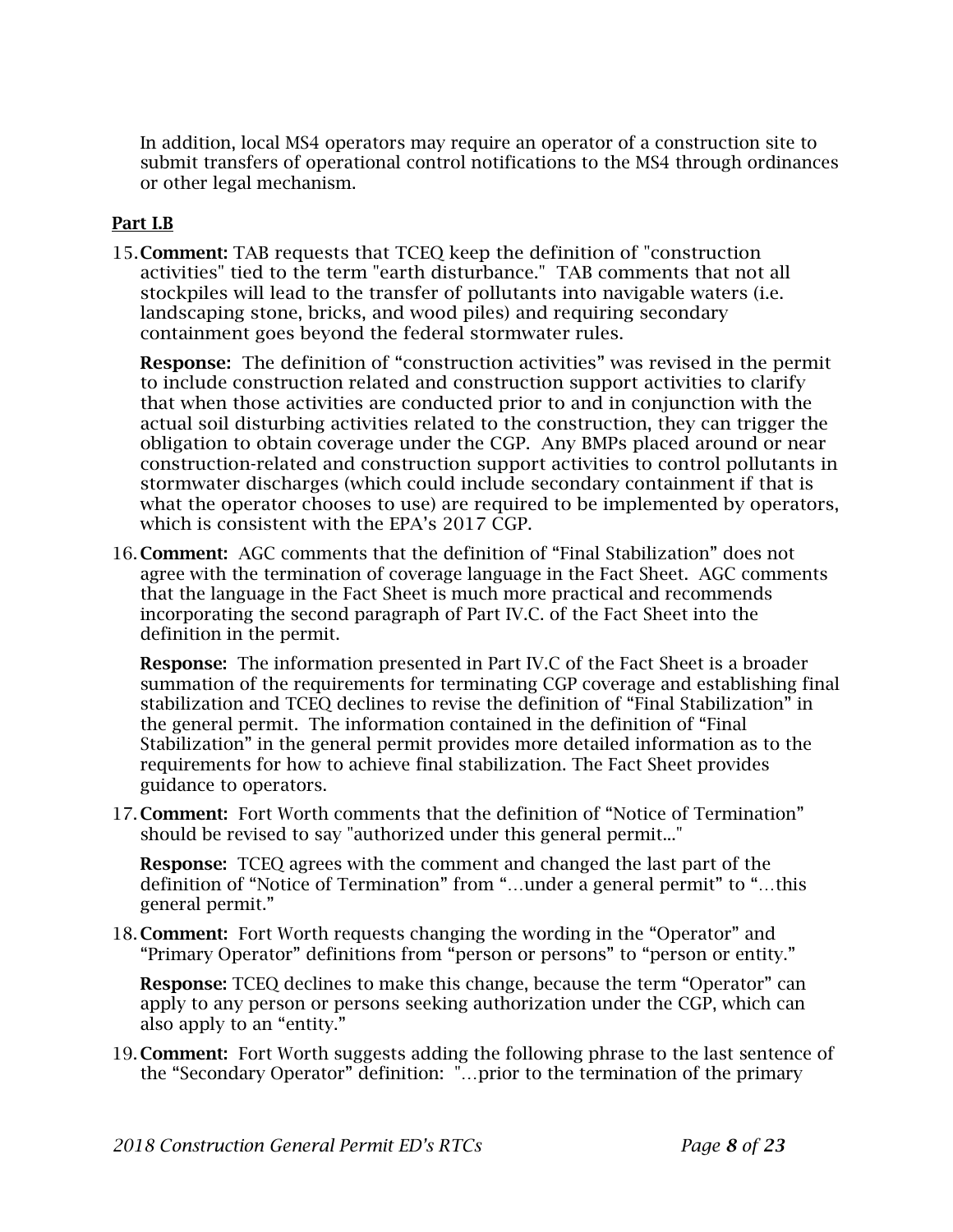operators permit or prior to the commencement of construction activities, whichever is applicable."

**Response:** TCEQ declines to make the suggested changes. Requirements related to the transfer of operational control are already addressed in the permit under Part II Section F.4 "Transfer of Operational Control."

20. Comment: Fort Worth suggests that for clarity the definition of "Small Construction Activity," the word "larger" should be removed from "larger common plan of development" to prevent confusion with a "large site."

**Response:** TCEQ declines to make the suggested changes since the definition of "Small Construction Activity" is consistent with the federal rules located in 40 CFR  $$122.26(a)(9)(i)(B)$  and (b)(15).

## Part II.A.

21. Comment: In regards to the phrase "doesn't serve other unrelated construction activities" in Part II, Ms. Luse asks the following questions: 1) How is an area where there is a permanent storage and management of construction materials, which is located on the same property area where construction is being conducted, be addressed in the requirements for construction support activities? 2) Is it allowable for a primary operator that is responsible for a materials management area that is a construction support activity to allow other operators to deposit waste materials (soils or concrete rubble) in the material management area? 3) Can the owner of the property only be responsible for the material management area under their CGP authorization and allow other operators from related or unrelated construction projects to deposit waste materials (soils or concrete rubble) in their material management area?

Response: The CGP defines "Construction Support Activity" as:

A construction-related activity that specifically supports construction activity, which can involve earth disturbance or pollutant-generating activities of its own, and can include, but are not limited to, activities associated with concrete or asphalt batch plants, rock crushers, equipment staging or storage areas, chemical storage areas, material storage areas, material borrow areas, and excavated material disposal areas. Construction support activity must only directly support the construction activity authorized under this general permit.

If the activity meets the definition of construction support activity then it is subject to the requirements of the CGP. If an operator is responsible for a construction support activity, that operator is responsible for all materials present at the portion of the site where the support activity takes place. If other operators place materials in that area, then the operator holding authorization under the CGP would assume responsibility for the materials deposited by other operators.

# Part II. C.

22. Comment: BCW comments that in Part II.C.4, impaired waters should not be receiving waters for construction stormwater discharges. BCW comments that even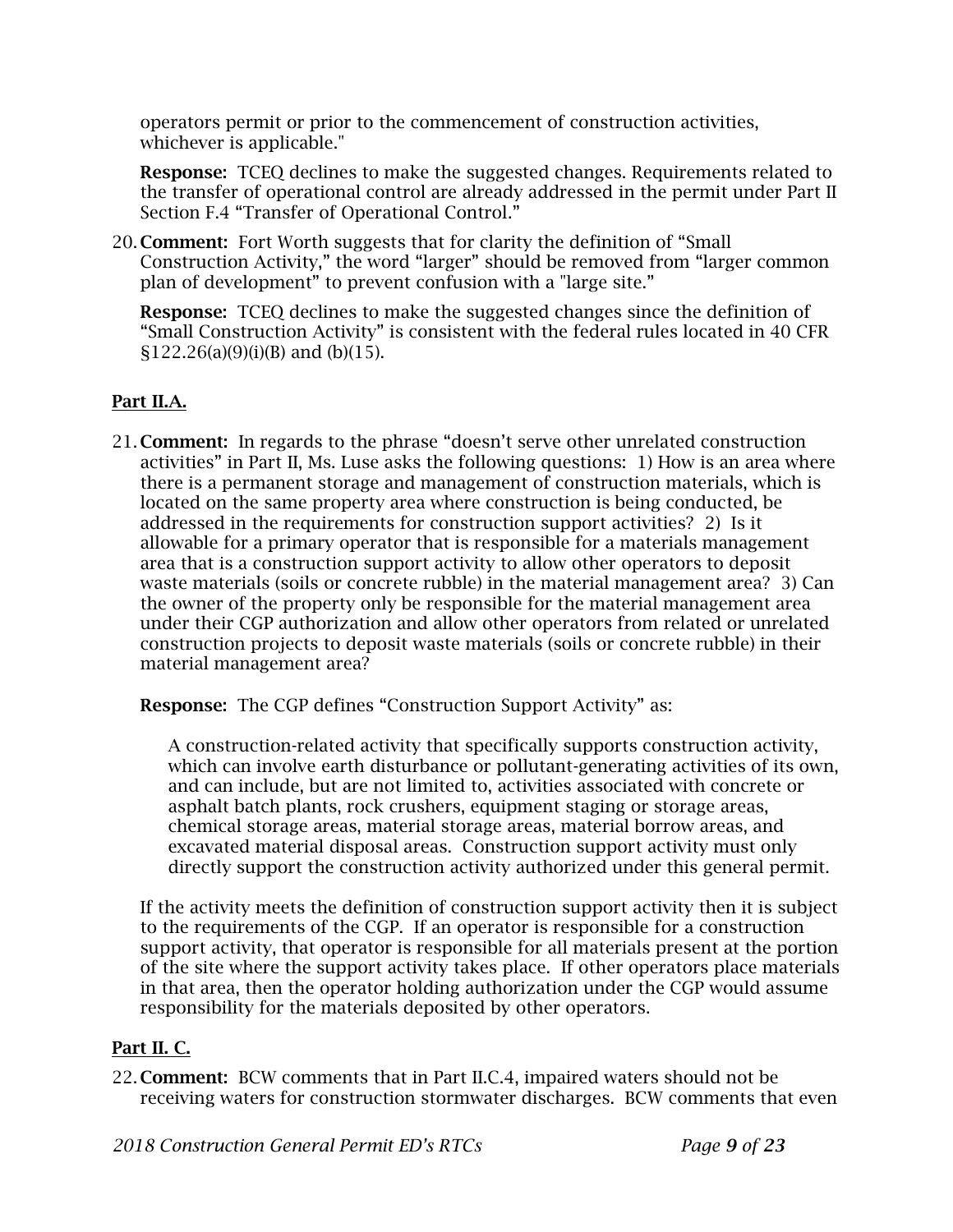if the discharge is not specifically of a pollutant of concern the CGP does not consider the potential synergistic effects of increased loading of other pollutants.

**Response:** The CGP is designed to protect water quality and contains requirements for operators authorized under the general permit, with a site that will discharge to impaired waters that are listed on the EPA approved CWA §303(d) List or to an impaired water body with a TMDL, to develop a SWP3 and implement appropriate BMPs. The BMPs implemented by an operator must prevent the discharge of a pollutant of concern to a §303(d) listed water body to the maximum extent practicable. Discharges of pollutants of concern to impaired water bodies where there is a TMDL are not eligible for coverage under the CGP unless they are consistent with the approved TMDL or TMDL Implementation Plan (I-Plan). The requirements in the CGP for addressing impaired waters is consistent with requirements in the 2017 EPA CGP.

23. Comment: AGC comments that Part II.C.5 requires construction site operators located in the Edwards Aquifer recharge or contributing zone to submit copies of NOIs to the appropriate TCEQ regional office for discharges located "within 10 miles upstream of the Edwards Aquifer recharge zone." AGC does not see justification for this requirement and asks that it be removed.

Response: TCEQ declines to make the requested change. The requirement to submit a copy of the NOI to the appropriate regional office, if the site is located "within 10 miles upstream of the Edwards Aquifer Recharge Zone" was present in the CGP that was issued in 2008 and is consistent with both the Multi Sector General Permit (MSGP) TXR050000 and the Small MS4 General Permit (TXR040000), and is not a significant burden to an operator seeking authorization under the CGP. The requirement ensures that the regional office is notified of new stormwater discharges in the Edwards Aquifer Recharge Zone and in most of the Edwards Aquifer Contributing Zone.

24. Comment: TAB comments that the Endangered Species Act (ESA) language in Part II.C.11 inappropriately limits coverage for operators based on regulations within a separate federal program. TAB notes that TCEQ is not liable by default for issuing a permit for a private activity that may result in a "take." Also, TAB comments that withholding coverage for adverse or threatened effects to endangered species is unworkable because there is no mechanism or procedures for operators seeking CGP coverage to either determine their potential effects on endangered species or report that requirements of the ESA have been satisfied. TAB requests that this language be deleted or in the alternative, modified as follows:

*Permittees must ensure that their discharges comply with the federal endangered Species Act (ESA). ESA requirements may apply to the construction activity discharges permitted by this permit and to the construction activity itself. Discharges not in compliance with the ESA are not authorized. Federal requirements may compel the permittee to install site-specific controls to ensure that protection of endangered or threatened species is achieved. If a permittee has concerns over potential impacts to listed species, the permittee may contact TCEQ or the U.S. Fish and Wildlife Service for additional information.*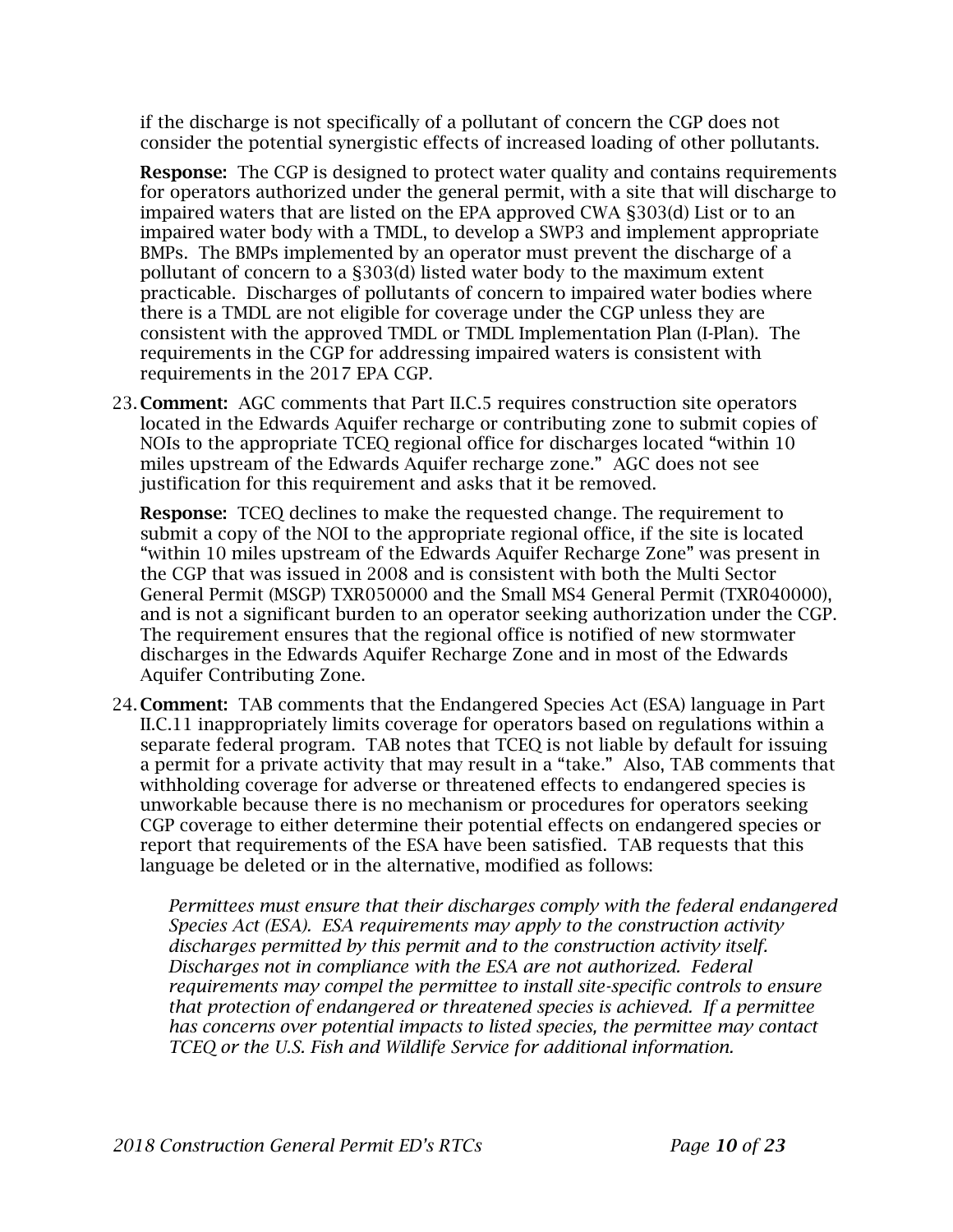BCW comments that permittees should be required to contact U.S. Fish & Wildlife (USFW) to determine if there are specific concerns relating to listed species in the receiving waters.

Response: TCEQ declines to make the requested change. Federal requirements related to endangered species apply to all TPDES permitted discharges and sitespecific controls may be required to ensure that protection of endangered or threatened species is achieved. The CGP requires that "If a permittee has concerns over potential impacts to listed species, the permittee may contact TCEQ for additional information." TCEQ will either provide information directly or refer the permittee to the Texas Parks and Wildlife Department (TPWD) for additional information.

While TCEQ agrees with BCW that an operator can contact USFW to determine if there are specific concerns relating to listed species in the receiving waters, TCEQ provides this information to operators seeking authorization under the CGP and will refer a permittee to TPWD (who also works with USFW on endangered species), as appropriate, for additional information.

## Part II.E.

25. Comment: AGC comments that it is not clear if both "TXDOT and contractor need to submit" the NOI to the applicable MS4 operator.

Response: Part II.E.3.(d).i. of the CGP requires that all primary operators of large construction activities must provide a copy of the signed NOI to the operator of any MS4 receiving the discharge from the construction site. If both TxDOT and another operator contactor each submit a NOI to TCEQ, then both TxDOT and the other operator must submit a signed copy of the NOI to the operator of the applicable MS4 that will receive discharges from the construction project.

26. Comment: AGC recommends that TCEQ automate the NOI system so that notifications are submitted automatically to the applicable MS4 that will receive the stormwater discharge. College Station and Fort Worth ask if there is a way for those NOIs that are submitted electronically to be automatically submitted to the respective MS4 receiving the discharge, and if not, they ask if that is something in TCEQ's long term plans.

**Response:** TCEQ currently does not have the capability in its ePermits system to connect individual permittees to various MS4 operators. Therefore, automatic submittals by TCEQ to the appropriate MS4 is not feasible at this time. However, TCEQ has notified the Water Quality Information Technology (WQIT) team of the recommendation to explore the addition of automatic notification of the MS4 entity (or entities) to the ePermits system to determine if this could be a function that could be developed in the future since it would not only benefit the entities regulated by this general permit, but also other stormwater general permits.

27.Comment: TAB requests that TCEQ add clarification regarding how the site notice for small construction activities and large construction secondary operators must be posted. TAB comments that EPA's CGP also requires an additional sign asking the public to contact EPA enforcement "if you observe indicators of stormwater pollutants in the discharge or in the receiving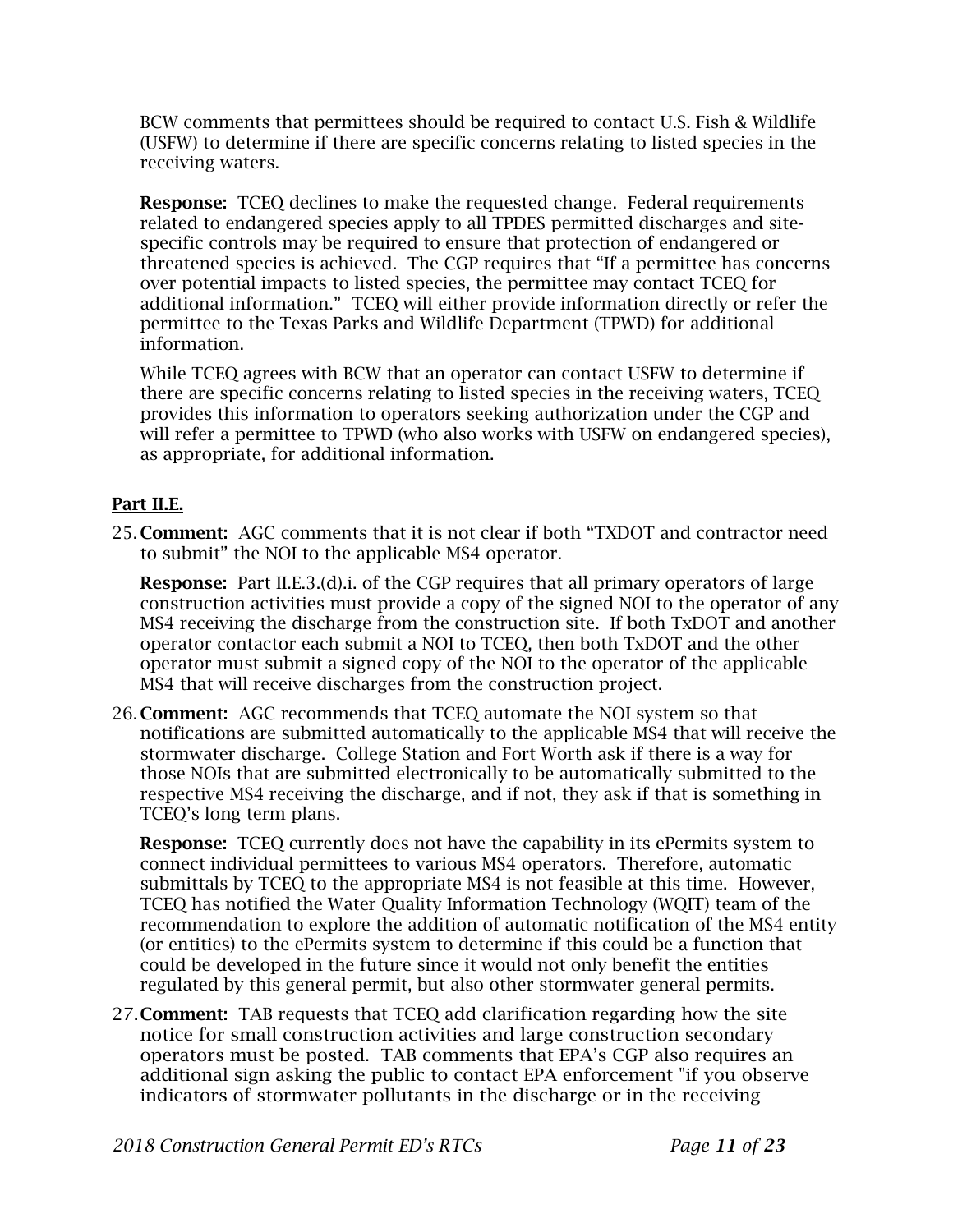waterbody." TAB believes that such a signage requirement will lead to the regulatory authority being bombarded with uninformed calls by laypersons to investigate "unclear water," etc. TAB also asks whether such an additional signage requirement violates builder's first amendment rights under the U.S. Constitution.

**Response:** Site notices provided by TCEO for operators with authorization under the CGP do not contain (nor is the TCEQ planning to add) specific language or additional signage requirements to the CGP's site notice requirements that would incorporate contacting TCEQ or EPA regarding potential water quality violations. Operators with authorization under the TCEQ CGP must use site notices that have been developed by the TCEQ in a manner that meets the requirements of the CGP.

TCEQ declines to provide more specific posting instructions in the CGP since there are significant variations in construction sites in the state. Part II.E.2(b) explains that the site notice must be posted in a location where it is "safely and readily available for viewing by the general public, local, state, and federal authorities." Also, as stated previously, states with NPDES delegation are only required to follow the exact requirements as EPA's CGP where those requirements are required by rule.

28. Comment: CRI notes that in Part II.E. NOIs that are submitted electronically are automatically approved, but that the CGP requires NOIs and construction site notices to be submitted to an MS4 that will receive any discharges from the site at least two days prior to commencing construction activities. CRI asks for information regarding the purpose of the two-day requirement.

Response: There are several conditions in the general permit that require notification two days prior to commencement of construction activities. These include submittal of a low potential for erosion certificate and site notices or NOIs for construction activities. This advanced notice gives time for the MS4 operator to begin their oversight process for construction activities that take place within their jurisdiction, as required by Phase I MS4 individual permits and the Phase II MS4 general permit. This may include adding the construction site in the MS4's master list of construction sites, assigning the site to an investigator or inspector, and to allow for pre-construction site visits.

29. Comment: Fort Worth comments that Part II.E.2(c) in the section regarding small construction activities, states that operators should maintain site notices until final stabilization is achieved and a NOT submitted. Fort Worth notes that no NOI or NOT is required for small construction activities and recommends changing this language.

Response: In response to the comment, the phrase "and a notice of termination has been submitted to the TCEQ" was removed from Part II.E.2(c).

30. Comment: CRI asks what TCEQ means by the term "implemented" in Part II.E.3.(a) in the context of the following sentence: "The SWP3 must be developed and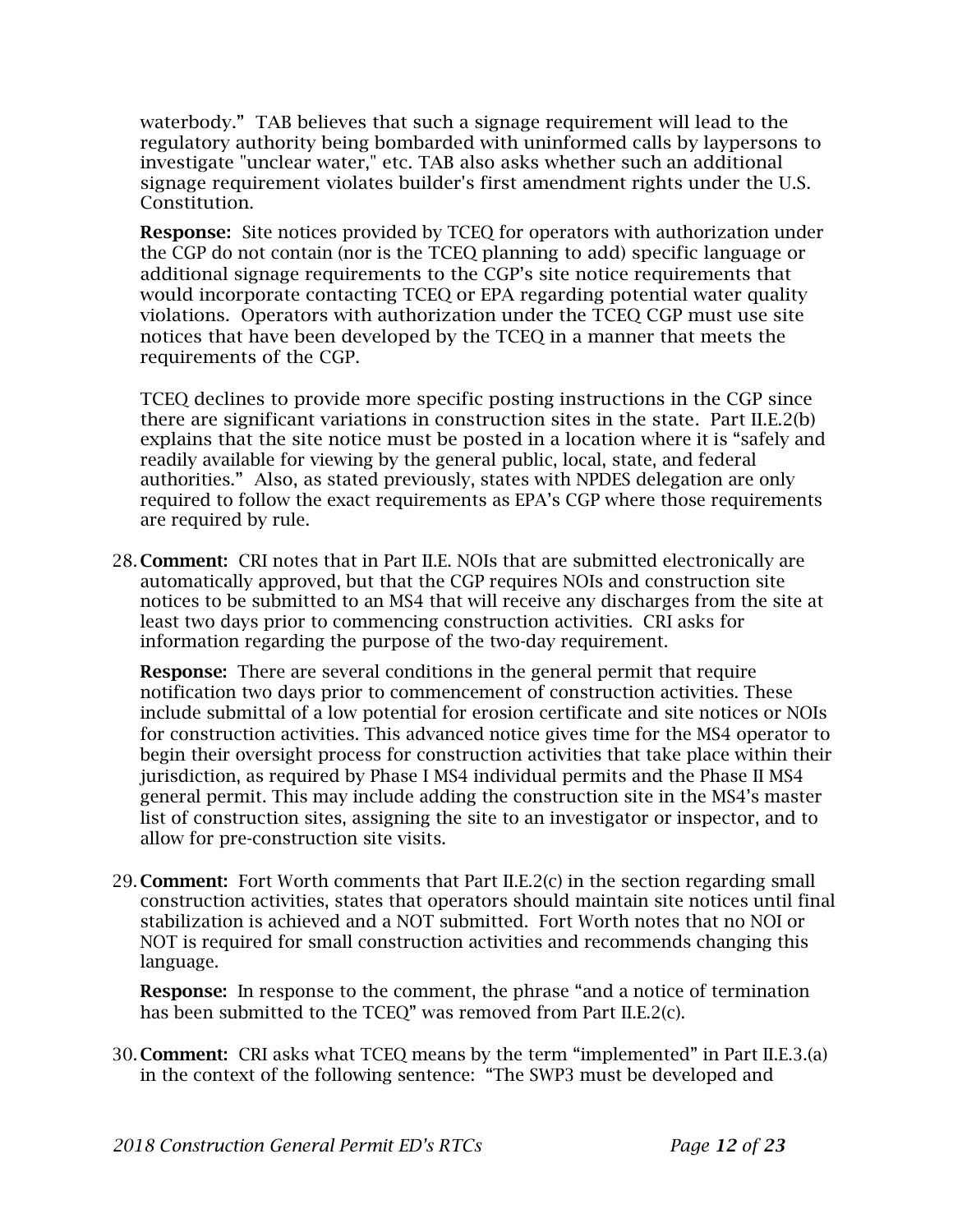implemented prior to obtaining coverage and prior to commencing construction activities."

Response: Implementation of the SWP3 prior to obtaining coverage and prior to commencing construction activities may include, but is not limited to, designating and describing the types and locations of structural and non-structural BMPs and outfalls in the SWP3; installing BMPs that do not cause soil disturbance prior to obtaining authorization under the permit; and developing inspection sheets.

31. Comment: College Station asks if a developer has a common plan of development whether each contractor building a single home needs to submit an NOI and post both the NOI and site notice in front of each home.

Response: Additional information is needed to give a complete response since the answer varies based on entities meeting certain criteria. For example, the answer would be yes, if each contractor building a single home meets the definition of a primary operator, *and* if the amount of soil disturbance is part of a larger common plan of development that equals or is greater than five (5) acres.

Construction activities that result in land disturbance of five (5) acres of land are classified as large construction sites. This includes any construction activity that disturbs less than five (5) acres of total area but is part of a larger common plan of development or sale, if the larger common plan will ultimately disturb five (5) or more acres. All operators of large construction activities that qualify for coverage under the CGP are required to develop a SWP3, submit an NOI, and post a large construction site notice. Operators of large construction activities are required to post a large construction site notice, but not a copy of the NOI.

Part III.D.2 of the CGP states that "Operators with authorization for construction activity under this general permit must post a TCEQ site notice at the construction site at a place readily available for viewing by the general public, and local, state, and federal authorities." Most developers have an entrance to the construction site or a site trailer (or office) near the entrance where site notices can be posted. An operator should post their site notice at an entrance in a manner that meets the requirement in Part II.D.2 of the CGP and be able to show the following in their SWP3: Each site where they are working within the development; the NOI with information that would confirm the site(s) where they are working that they had proposed in the NOI; and any notices of change filed with the TCEQ that show the additional sites within the development (same larger common plan) that were added for coverage under their authorization under the CGP.

# Part III.

32. Comment: BCW comments that in the case where there are multiple SWP3s for common plans of development, the lack of a single party with responsibility for implementation results in poor and uneven application of BMPs. BCW would prefer to see a single plan developed by the primary operator of a site and for that party to be the sole responsible party for the SWP3.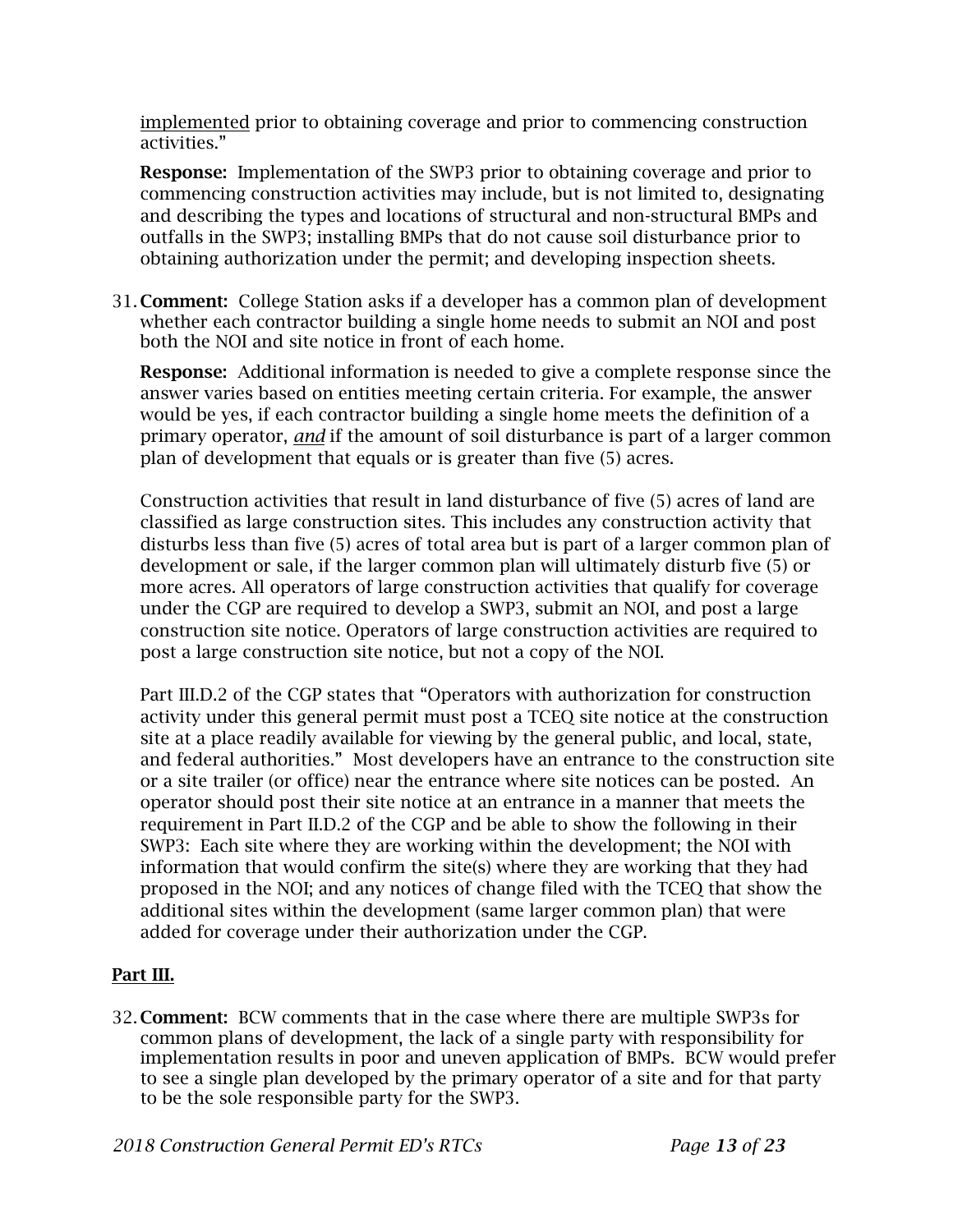Response: TCEQ declines to make the suggested change. Permittees have the flexibility to either develop their own SWP3 or become part of a shared SWP3. Whether each operator has its own SWP3 or is part of a shared SWP3, each permitted operator is responsible for meeting the requirements of the permit at the site or sites where they are conducting construction activities within a common plan of development.

33. Comment: CRI asks that in Part III, paragraph two regarding the phrase "provided reference is made to the other operators at the site," what other operator information needs to be referenced in the SWP3.

Response: The requirement referenced by the commenter is related to when multiple operators are working on the same construction site. The SWP3 should at a minimum, document other operator name(s), location of their activities and BMPs, controls at the site, and any coordination or correspondence between the operators related to compliance with CGP requirements or conditions.

34. Comment: TAB comments there is often confusion in the field over whether minute details in an operator's SWP3 are individually enforceable. TAB requests that TCEQ include language from EPA's 2017 CGP and associated Fact Sheet that helps clarify this issue and will help ensure enforcement consistency on the ground.

Response: TCEQ agrees with the comment and made the following changes to the permit and Fact Sheet: The following language was added as the third paragraph of the introductory section of Part III:

The SWP3 is intended to serve as a road map for how the construction operator will comply with the effluent limits and other conditions of this permit and does not establish the effluent limits that apply to the construction site's discharges. These limits are established in Part III.G of the permit.

The following was added as Part IV. B.4 of the Fact Sheet:

TCEQ emphasizes that while the requirement to develop a SWP3, to keep it updated, and to include in it all of the required minimum contents consistent with Part III of the permit are enforceable permit requirements, the site-specific details of these SWP3s do not establish separately enforceable limits of the permit. The SWP3 is intended to serve as a road map for how the construction operator will comply with the effluent limits and other conditions of this permit and does not establish the effluent limits that apply to the construction site's discharges. These limits are established in Part III.G of the permit. The fact that the SWP3 is an external tool and not considered to include effluent limits enables the operator to be able to modify and retool its approach during the course of the permit term in order to continually improve how it complies with the permit.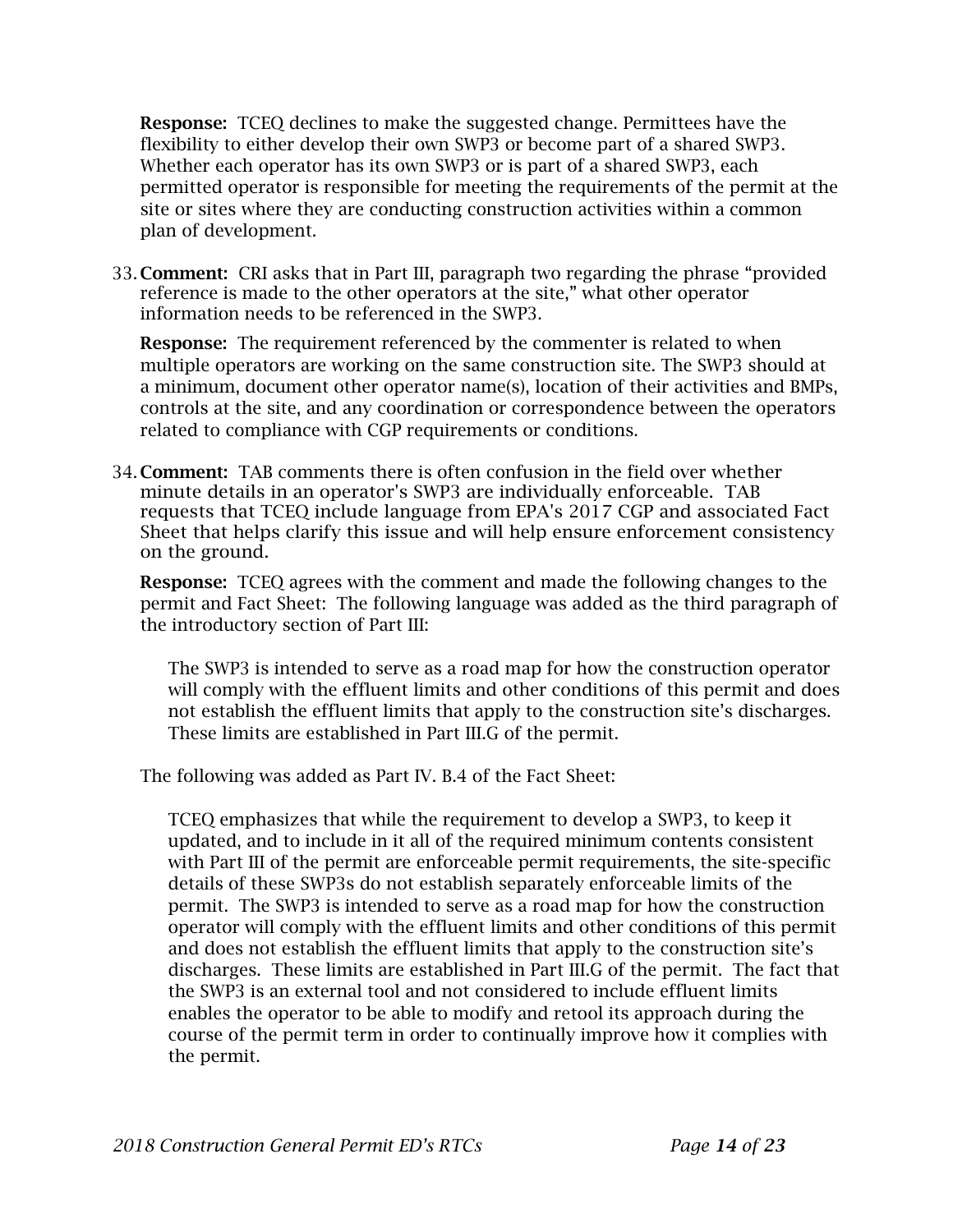Also, note that the CGP contains content requirements for the SWP3 and the responsibilities of operators authorized under the permit. A violation of the permit can occur if the contents of the SWP3 do not meet the requirements in the permit for developing and updating a SWP3.

## Part III.D.

35. Comment: BCW comments that while they generally agree with the provisions for notice given to local officials and MS4s receiving the discharge, they do not believe the public notice provisions go far enough. BCW comments that notice should be provided to adjacent landowners of construction activities so that they are fully informed about what the operators should be doing to control stormwater. BCW also comments that when SWP3s are modified that the operator should be required to provide information on any changes to adjacent landowners.

**Response:** TCEQ declines to make the suggested change. Public notice requirements for general permits are described in 30 TAC, §205.3 and requires TCEQ to publish notice about the general permit in the *Texas Register* and in at least one newspaper of statewide or regional circulation. There are no publication requirements for individual authorizations under the CGP or requirements to notify adjacent landowners. However, operators of construction sites are required by the CGP to send a copy of the site notice to the MS4 receiving the discharge, thereby informing local authorities about ongoing construction activities within their jurisdiction.

## Part III.E.

36. Comment: TAB suggests including a specific amount of time for modifying SWP3s when it becomes necessary. TAB comments allowing five business days or seven days as an appropriate amount of time and would be in line with EPA's CGP.

Response: In response to the comment, the first sentence in Part III.E was revised to read as follows: "The permittee must revise or update the SWP3 *within seven days of when any of* the following occurs;…"

## Part III.F.

37. **Comment:** BCW comments that the site map required by Part III.F.1(g)(vi) should include the surface waters receiving the discharge even if such waters are not adjacent or in close proximity to the construction site.

**Response:** TCEQ declines to make the suggested change. Waterbodies that are not adjacent or in close proximity to the construction site will not be directly affected by stormwater discharges from the site, unless they are part of a TMDL. The CGP requires the permittee to include only information about surface waters (including wetlands) that will receive discharges from the site (either at, adjacent, or in close proximity) and whether those waters are impaired or have an approved TMDL, and the location(s) where stormwater discharges from the site enter a MS4.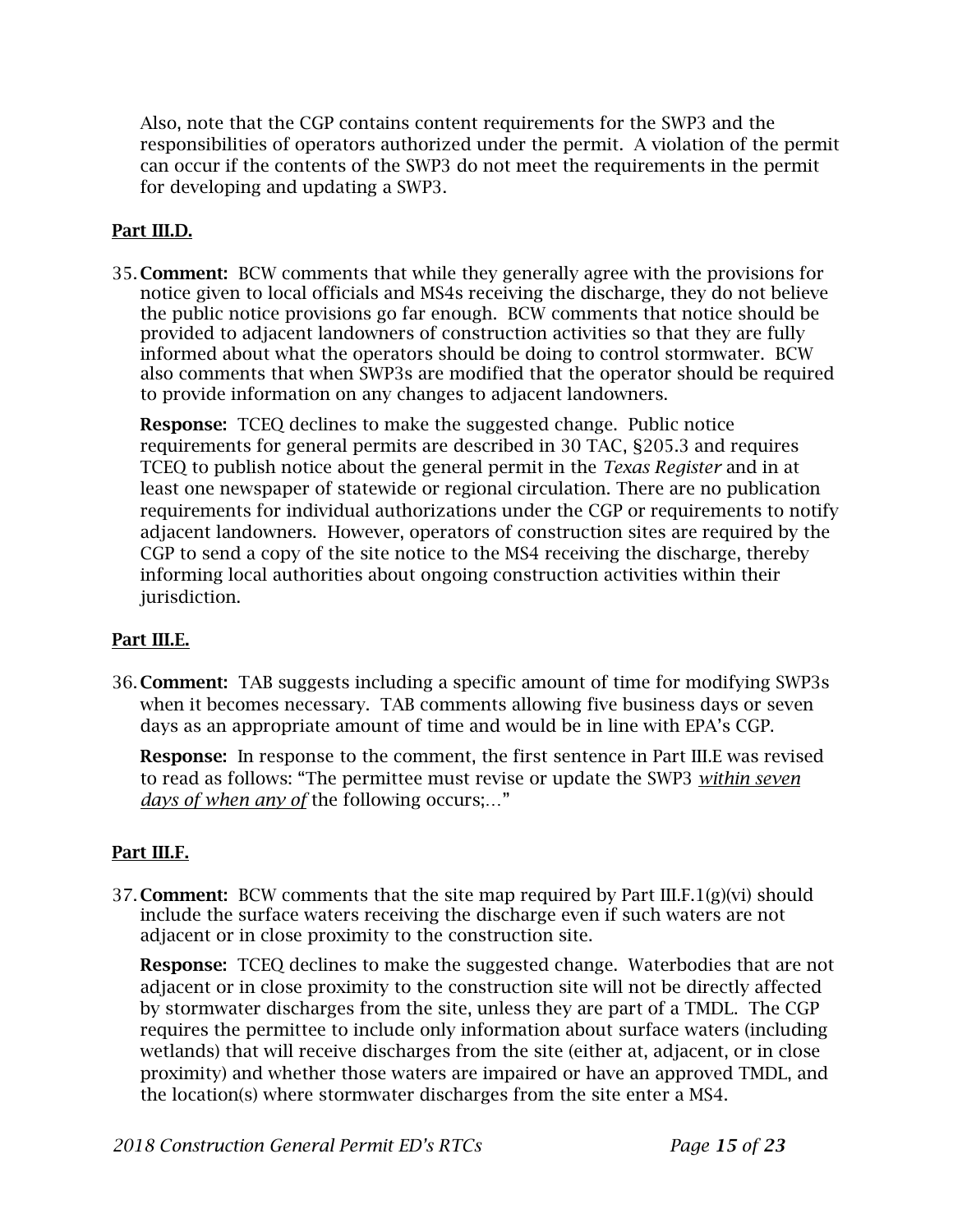38. Comment: BCW comments that the use of the phrase "to the extent practicable" is inappropriate in Part III.F.2.(a)(i) and (iii). BCW comments that BMPs need to be designed to keep any sediment, litter, construction debris, and construction materials from leaving the site.

Response: Part III.F.2 requires a description of the BMPs that are used to "minimize" runoff that carries potential pollutants. The term "to the extent practicable" is used throughout the permit and is necessary to allow flexibility in the BMPs and controls used at construction sites.

39. Comment: BCW comments that in Part III.F.2(b)(ii) specifying the records that operators need to keep attached to or referenced in the SWP3 should include the records of inspections of the BMPs.

**Response:** TCEQ declines to make the requested change. The CGP already contains requirements for permittees to keep records of inspections of BMPs, which are described in Part III.F.7(f)(i) and for the operator to retain records of those inspections in Part VI.B. of the permit.

40. **Comment:** BCW comments that in Part III.F.2(c)(1)(A)(1) and (2) relating to sedimentation basins, that the standards for size are inadequate to prevent off-site migration of sediment except during relatively routine rainfalls. BCW comments that the 2-year, 24-hour standard should be replaced with the 10-year design storm. Additionally, BCW comments that the 3,600 cubic feet per acre of disturbed area is not adequate and equates to less than one inch of rainfall. This allows too many rainfall events to cause run-off that could be prevented with higher standards.

Response: TCEQ declines to make the suggested change. The requirements in the CGP for sizing a sedimentation basin for a 2-year, 24-hour storm event are for sites of ten acres or greater. For sites that have less than ten acres of soil disturbance, sizing a sedimentation basin for a 2-year, 24-hour storm event is also adequate for protection of water quality. These requirements are consistent with requirements for sedimentation basins in EPA's 2017 CGP.

41. Comment: DART comments that the CGP states in Part III.F.2(c)(4) and F.6: "When discharging from basins and impoundments, utilize outlet structures that withdraw water from the surface, unless unfeasible." Also, that Part III.F.5 states: "The following discharges are prohibited: (c) Fuels, oils, or other pollutants used in vehicle and equipment operation and maintenance." DART asks for clarification whether it is acceptable to use structures that withdraw water from near the surface of an impoundment to simultaneously promote the removal of suspended sediment in the water and contain the discharge of pollutants less dense than water.

Response: TCEQ agrees with DART that near-surface withdrawal structures may be an allowable alternative to surface withdrawal structures, where petroleum or other floatable pollutants are present. As stated in Part III.F.2.(c)(4) of the permit, "Unless infeasible, when discharging from sedimentation basins and impoundments, the permittee shall utilize outlet structures that withdraw water from the surface." The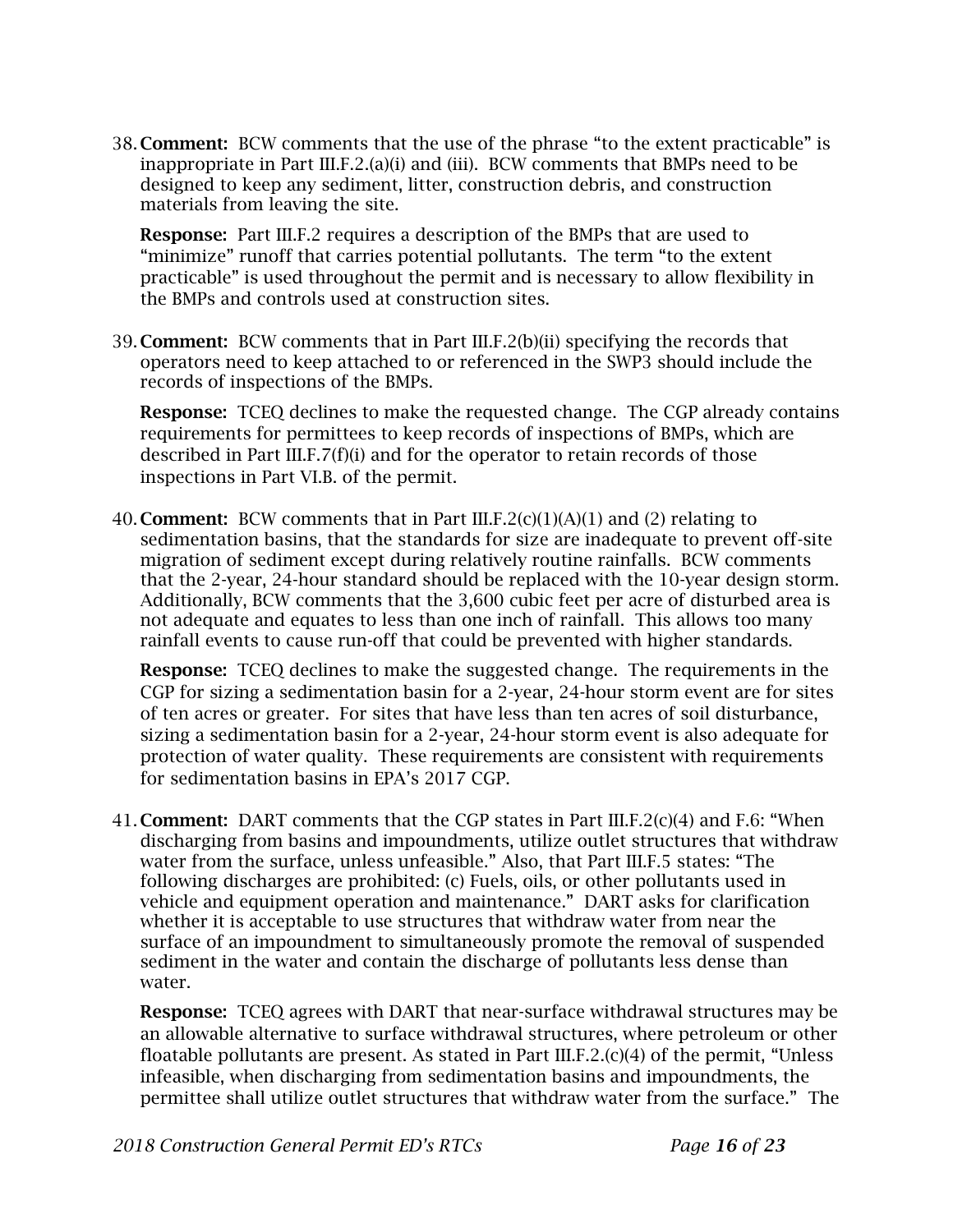CGP allows enough flexibility for the use of near-surface withdrawal structures to prevent the discharge of petroleum or other pollutants floating at the surface. The operator should document reasons for the location of the withdrawal structure in their SWP3.

42. **Comment:** TAB comments that it is inappropriate to regulate dust control under the CGP because it is not directly related to a discharge of pollutants. As such, TAB requests TCEQ delete the phrase "and the generation of dust" from Part III.F.4(a).

**Response:** TCEQ declines to make the suggested change. Dust is a contributor to off-site vehicle tracking of sediments from construction sites and can get into local storm sewer systems. In addition, dust creates nuisance conditions and dust suspended in water results in the discharge of total suspended solids, which is a pollutant regulated under the CWA.

43. Comment: CRI asks in Part III.F.4(g) regarding demolition of structures whether there are any specific controls that should be implemented for PCBs. TAB requests that TCEQ eliminate this language. TAB comments that if this language is included that there should be a date threshold attached (i.e., this provision only applies to demolition of structures built before January 1, 1980). TAB does not believe there is enough scientific evidence to support such provisions to control PCBs, or to reliably identify the primary sources of PCBs on a given construction site. Ms. Luse asks if a building meets the age limit, can it be tested for PCBs prior to demolition to waive the requirement if PCBs are not detected.

Response: TCEQ declines to make the requested changes. The requirement in Part III.F.4(g) was added to minimize the discharge of PCBs to PCB impaired waters. Controls that could be implemented for PCBs include, but are not limited to, minimizing the exposure of PCB containing building materials to precipitation and stormwater. Part III.F.4.(g) states that the criteria for the need to meet the requirement is when an operator is performing demolition of any structure with at least 10,000 square feet of floor space that was built or renovated before January 1, 1980 and the receiving waterbody is impaired for polychlorinated biphenyls (PCBs). This requirement is consistent with the same requirement in EPA's 2017 CGP.

The requirement to implement controls to minimize the exposure of PCBs when performing demolition at a site that would discharge to a waterbody with an impairment for PCBs, does not allow for a waiver from the requirement by virtue of testing and not finding materials containing PCBs. The requirement was placed in the CGP to address any potential sources and prevent any subsequent releases of PCBs due to exposure of stormwater to PCB impaired waters. Implementation of BMPs to meet the requirement in Part III.F.4. $(g)$  of the CGP, would need to be acceptable to meet any associated TMDL I-Plan or be acceptable as a BMP for controlling pollutants of concern in CWA §303(d) listed waterbodies where there are impairments for PCBs.

- 44. Comment: BCW suggests BMPs should be inspected daily once they are in place and additional inspections within 24 hours of a storm event of 0.5 inches or greater since BMPs are frequently damaged by construction equipment in addition to being
- *2018 Construction General Permit ED's RTCs Page 17 of 23*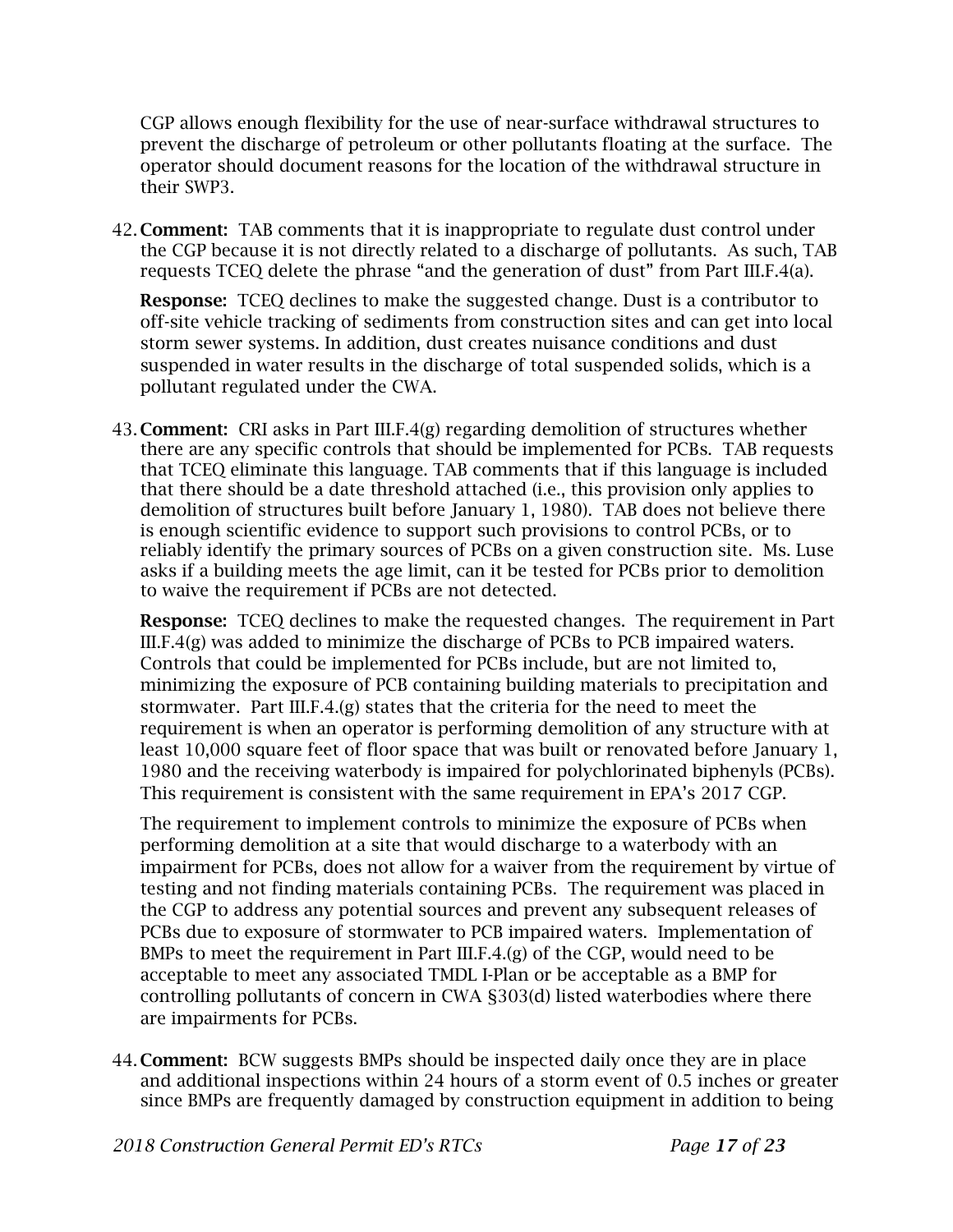overwhelmed by storms. BCW also comments that inspections of linear construction projects should be done daily and representative inspections should never be allowed.

**Response:** TCEQ declines to make the suggested changes. Part III.F.6(a) of the permit requires the operator, if it is discovered that BMPs are damaged or otherwise not in effective operating condition, to repair, replace, or modify the BMPs as soon as possible and prior to the next rainfall event. If it was not feasible to do so, the operator is required to document the reasons in the SWP3.

45. Comment: College Station asks whether inspection reports need to be submitted to TCEQ or just made available with the other SWP3 documents.

Response: The CGP does not require permittees to submit inspection reports to TCEQ. Part III.F.7.(f) requires the permittee to complete inspection reports within 24 hours following an inspection and retain them with the SWP3.

46. **Comment:** Ms. Luse notes that according to Part III.F.7(a)(2), personnel conducting SWP3 inspections are not required to have signatory authority for inspection reports under 30 TAC §305.128. Ms. Luse asks that TCEQ clarify whether there is a requirement to document written authorization of stormwater inspectors in the SWP3 or if that information should be sent to TCEQ.

**Response:** The requirements for documenting the names and qualifications of personnel conducting inspections at the site are provided in Part III.F.7.(f)(iii) of the CGP. The requirements indicate that the names and qualifications of personnel conducting inspections at the construction site only need to be documented once in the SWP3, rather than on each inspection report.

47. **Comment:** CRI asks whether the reference in Part III.F.7(c)(v) should be to Part  $III.F.7(c)(i)$  rather than Part  $III.F.7(b)(i)$ .

Response: TCEQ agrees and in response to the comment, the reference in Part III.F.7(c)(v) of the permit was revised to Part III.F.7(c)(i) from Part III.F.7(b)(i).

48. Comment: CRI asks regarding Part III.F.7(f)(i) whether post-rainfall inspection reports need to be completed within 24 hours. Baer Engineering asks that TCEQ clarify or correct the first sentence, which states that inspection reports "must be completed within 24-hours following the inspection." Baer Engineering states that this appears to be an error since there was not a 24-hour deadline for completing reports in the current CGP and they understood that the 24-hour requirement refers to monthly reports. Baer Engineering comments that the sentence under the general title "Inspection Reports", the sentence implies that all inspection reports, whether weekly, bi-weekly, post-rain, or monthly, must be completed within 24 hours. Baer Engineering recommends that TCEQ rewrite this section to specify that the 24-hour report completion is for monthly reports, only.

Response: In response to the comments, Part III.F.7(f)(i) was revised as follows:

A report summarizing the scope of any inspection, must be completed within 24-hours following the inspection.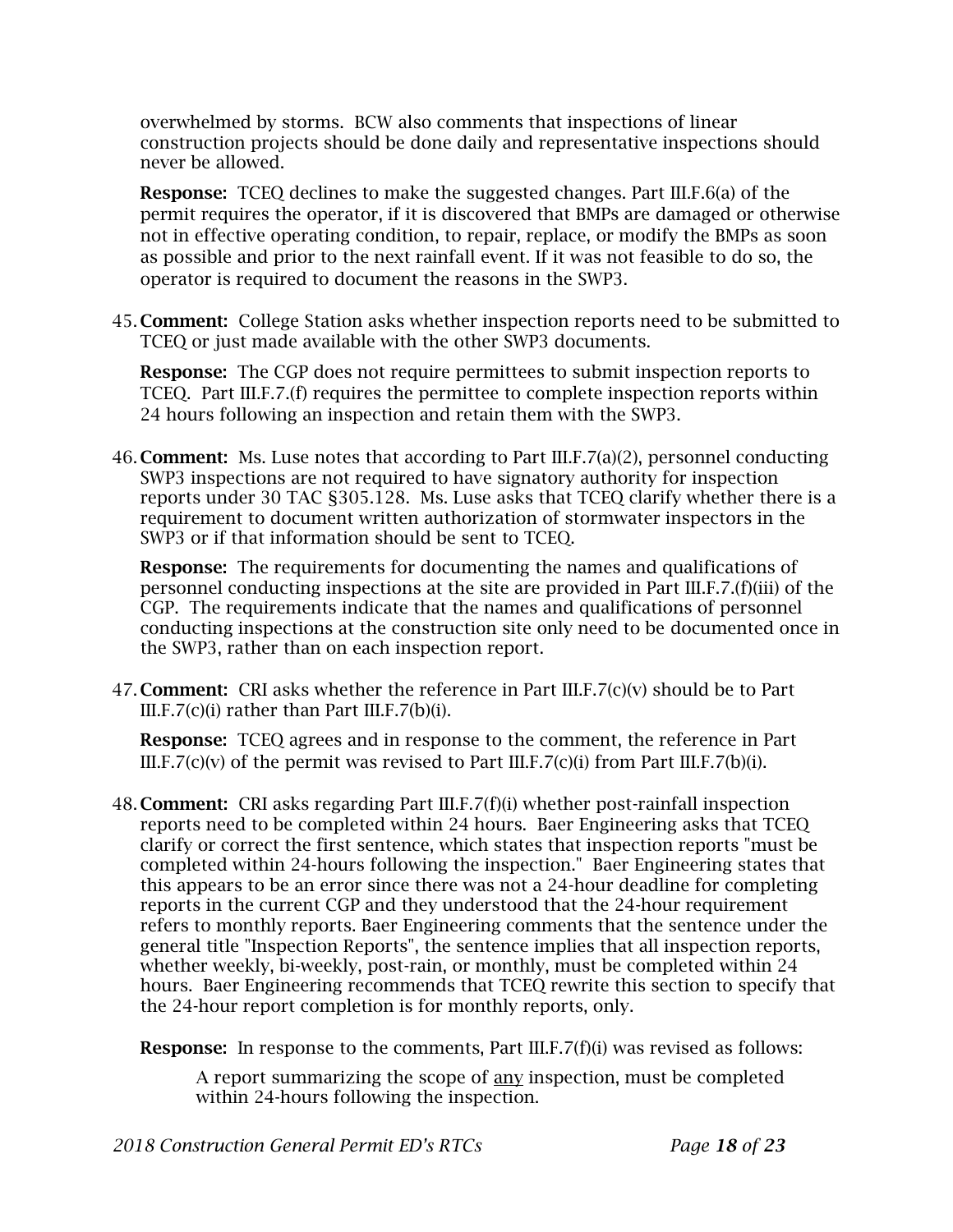TCEQ declines the request to rewrite the requirement for completing inspection reports to apply to only monthly reports. Completing reports within a 24-hour period should not present a significant burden on operators with authorization under the CGP and is consistent with the 2017 EPA CGP.

### Part III.G.

49. Comment: TAB comments that when incorporating EPA's amendments to 40 CFR Part 450 (Construction and Development Effluent Limit Guidelines), TAB requests that TCEQ use language as close to that of the final rule as possible.

Response: TCEQ incorporated language relating to the revised effluent limitation guidelines in 40 CFR Part 450 in the existing version of the CGP. Therefore, Part III.G. language related to the effluent limitation guidelines was carried forward from the current version of the CGP. Part III.G. includes all the requirements found in EPA's CGP and additional language determined to be appropriate for the diverse soil conditions found in Texas.

50. Comment: TAB supports the soil stabilization timeline in Part III.G.(2), noting that 14 days is an appropriate time limit for establishing temporary soil stabilization.

Response: The TCEQ acknowledges TAB's comment in support of the soil stabilization timelines.

51. Comment: Ms. Luse comments that there is confusion regarding various sections of the CGP, such as Part III.G.2 that mentions stabilization of a "portion" of the site. Ms. Luse asks whether these two sentences should match, in particular in the use of the word "any." Also Ms. Luse asks in relation to site stabilization if a "portion" or "significant portion" can be defined or a descriptive example included in the CGP.

Response: The word "portion" used in Part III.G.2 of the CGP originates from the effluent limitation guidelines for construction and development located in 40 CFR Part 450 of the federal rules. This means that stabilization efforts must be initiated for any part or portion of a construction site where construction activity has temporarily or permanently ceased for 14 calendar-days or more. While the term "portion" is not defined in terms of size or amount in the rule, the rule is addressing any and all areas of a construction site subject to the requirements of the CGP.

52. Comment: TAB requests that TCEQ add the following language at the end of Part  $III.G.(4)(b):$ 

Minimization of exposure is not required in cases where the exposure to precipitation and to stormwater will not result in a discharge of pollutants, or where exposure of a specific material or product poses little risk of stormwater contamination (such as final products and materials intended for outdoor use).

**Response:** TCEQ declines to make the requested change. The language in Part III.G.(4)(b) originates from the federal rules located in 40 CFR, §450.21(d)(2) and refers to a requirement that allows exposure of final products and materials intended for outdoor use to stormwater.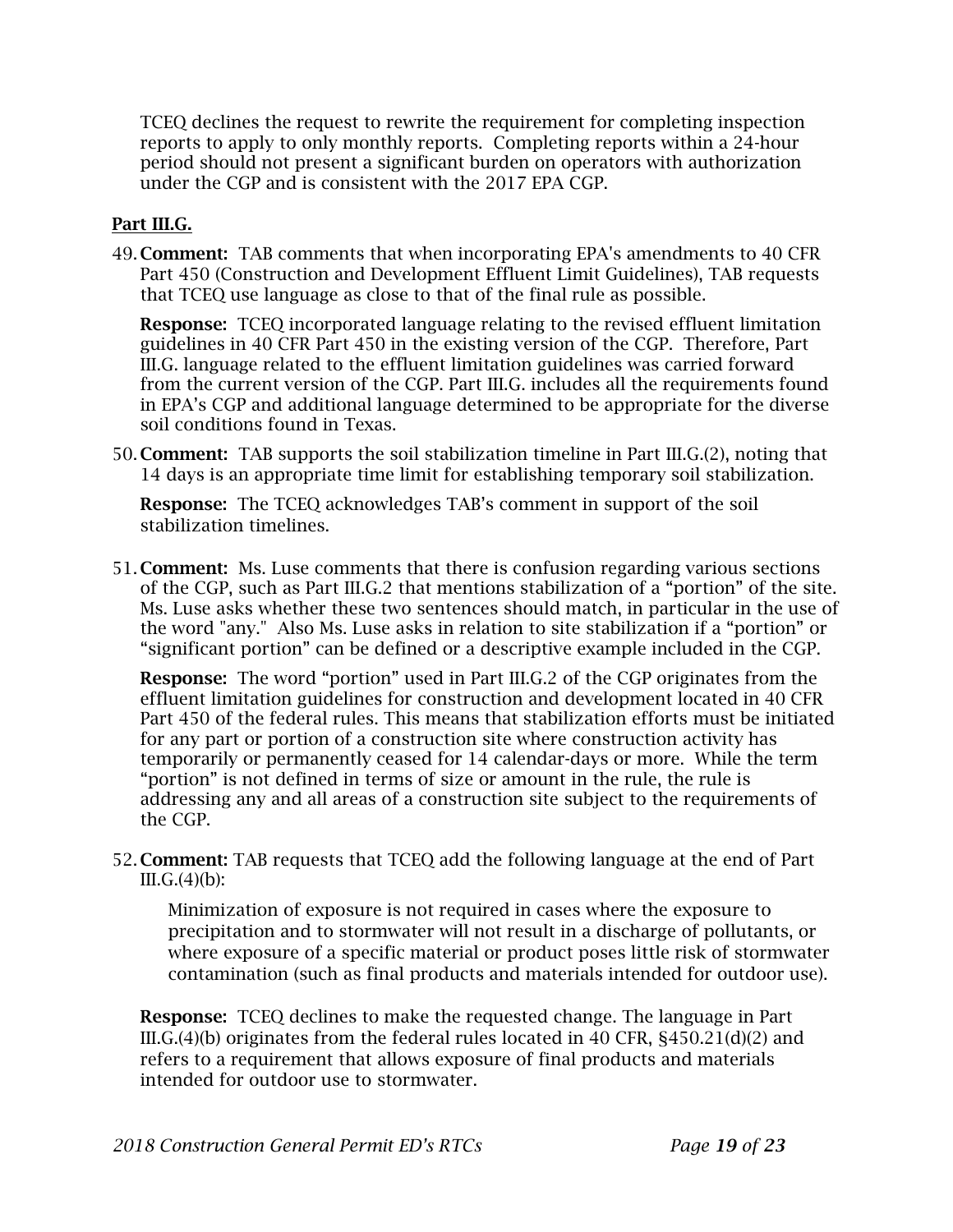53. Comment: TAB requests changing the phrase "when not in use" to "at the end of the work day" in Part III.G. $(4)(c)$ . TAB comments that requiring operators to close lids when not in use is too vague or impractical. Furthermore, TAB requests that TCEQ make it clear that the language stating the requirements to provide a cover on trash containers that do not have lids, only applies in cases where the container itself is not sufficiently secure to prevent the discharge of pollutants absent a cover. TAB notes that EPA made a change similar to the one requested in their CGP after receiving many comments regarding the vagueness of the phrase "when not in use."

**Response:** TCEQ agrees to make the suggested change. To provide more clarity and for consistency with the 2017 EPA CGP, Part III.G.(4)(c) was edited by replacing the phrase "when not in use" with "at the end of the work day" in the first sentence of the paragraph and inserting the phrase "where the container itself is not sufficiently secure enough to prevent the discharge of pollutants absent a cover" in the second sentence. Part III.G. $(4)(c)$  now reads:

Minimize the exposure of waste materials by closing waste container lids at the end of the work day. For waste containers that do not have lids, where the container itself is not sufficiently secure enough to prevent the discharge of pollutants absent a cover and could leak, the permittee must provide either a cover (e.g., a tarp, plastic sheeting, temporary roof) to minimize exposure of wastes to precipitation, or a similarly effective means designed to minimize the discharge of pollutants (e.g., secondary containment); and…

54. Comment: CRI ask how TCEQ defines the term "waste container" used in Part  $III.G.(4)(c).$ 

**Response:** The term "waste container" as used in Part III.G.(4)(c) would include a receptacle (e.g., dumpster, trash receptacle) that is located at a construction site and is used by operators and other construction site personnel to accumulate and store waste materials or trash. To meet this requirement, waste containers need to have a lid or other cover that will prevent stormwater from coming in contact with the contents of the container and potentially create a waste stream that is not covered under the CGP. Waste containers vary in size and type according to the needs at the construction site or local restrictions.

55. Comment: Part III.G.4(c) contains the phrase: "Minimize the exposure of…" Ms. Luse comments that large projects with large volumes of concrete rubble, wood, or rebar, typically have large piles of these wastes segregated for disposal at a later date, or may use large volume lidless dumpsters without any covers. Ms. Luse asks is it the intent of this section to cause these large piles to be covered to prevent exposure to precipitation or to require large dumpsters to have covering for these same sorts of materials. Also, Ms. Luse asks if an earthen berm can serve as a secondary containment area for large piles or large lidless dumpsters in lieu of a cover.

Response: The CGP requires permittees to minimize the exposure of building materials, building products, construction wastes, trash, landscape materials, fertilizers, pesticides, herbicides, detergents, sanitary waste, and other materials present on the site to precipitation and stormwater runoff. TCEQ does not require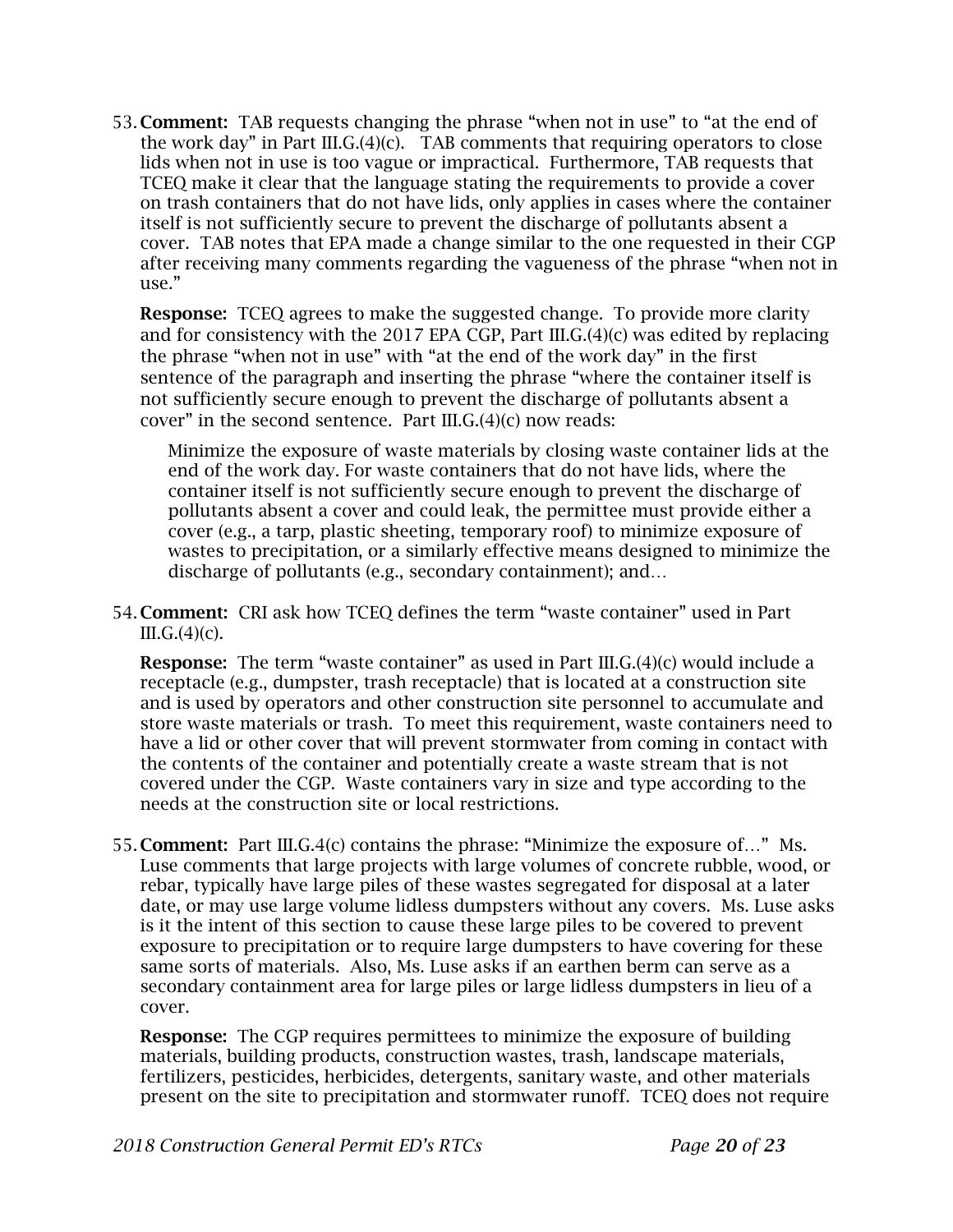specific BMPs to minimize the discharge of pollutants from those type of materials, but allows the operator to evaluate the potential pollutant sources present and implement appropriate BMPs. In situations where the volume of trash and waste materials are too large for traditional waste containers and materials are stored in in piles or in large lidless dumpsters, the permittee would need to implement BMPs that would reduce or eliminate exposure of the large quantities of materials to stormwater and runoff.

## Part IV

56. Comment: BCW comments that concrete batch plants or asphalt plants should not be included in the CGP. BCW comments that these facilities should be permitted separately and not considered construction support activities. If these facilities are going to be included, the sampling frequency should be weekly for non-storm water discharges associated with these facilities.

**Response:** TCEQ declines to make the suggested change. Stormwater discharges from construction support activities, which may include concrete batch plants or asphalt plants, are regulated under the CGP. This is consistent with EPA's 2017 CGP.

Any allowable non-stormwater discharges covered under the CGP are only authorized if there are no pollutants that would adversely affect water quality. The CGP requires a permittee operating an asphalt or concrete batch mixing plant to maintain BMPs and controls to prevent pollutants from co-mingling with stormwater and non-stormwater discharges. Concrete batch plant sampling under the CGP is to monitor benchmark levels of specific pollutants, which are designed to provide analytical data to ensure that the BMPs and controls that a permittee has in place are working. The CGP does not contain any benchmark monitoring requirements for asphalt batch mixing plants.

TCEQ declines to make a change to the sampling frequencies for discharges from asphalt and concrete batch mixing plants. The requirements and frequencies of inspections in the CGP applicable to both asphalt and concrete batch mixing plants and the frequencies given in the CGP for benchmark monitoring for concrete batch mixing plants are adequate for maintaining water quality in discharges made from these types of construction support activities.

## Part IV. A

57. Comment: AGC has several comments regarding the benchmark parameters for concrete batch plants:

1) The monitoring frequency in the permit is quarterly, while the monitoring frequency in the MSGP is semi-annually and suggests that two samples a year for the CGP should be sufficient.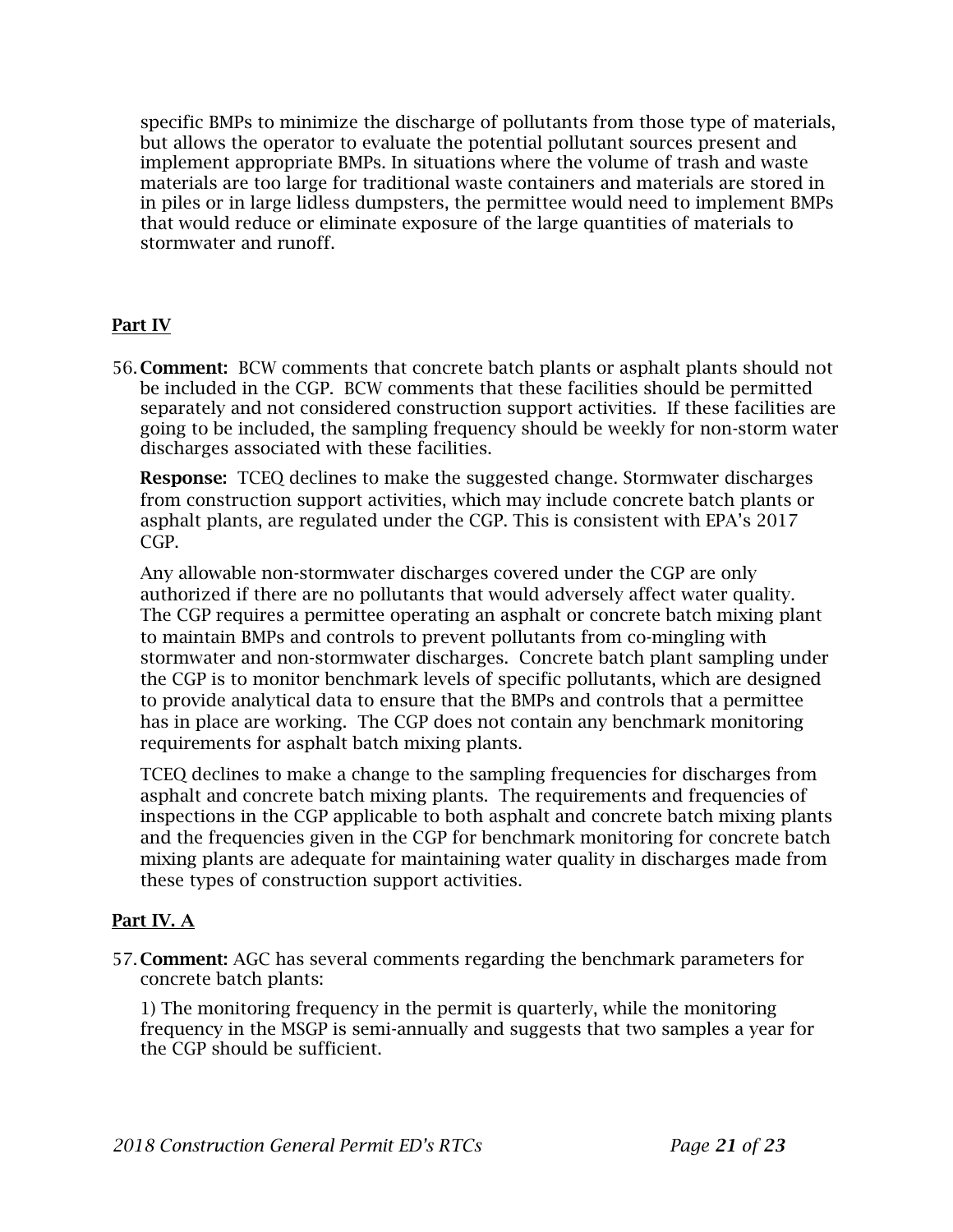2) The CGP requirement for concrete batch plants also includes benchmark monitoring for oil and grease and total iron. AGC questions why these parameters are included.

3) The benchmark values do not consider background or upstream values, which can sometimes exceed the benchmarks and suggests a reasonable increase to account for those background levels.

**Response:** 1) TCEO declines to make the suggested changes. The benchmark monitoring requirements were developed by considering discharges of stormwater covered under the Concrete Batch Plant general permit (TXG110000) and stormwater and allowable non-stormwater covered under the MSGP (Sector E). Even though the benchmark monitoring frequencies are more frequent than in the MSGP, it is appropriate that operators evaluate the effectiveness of their BMPs more frequently during (what may turn out to be) a fairly short amount of time that a concrete batch mixing plant would be present at a construction site.

2) TCEQ includes benchmark monitoring requirements for oil and grease and total iron for discharges from concrete batch plants. These requirements are consistent with the TXG110000 general permit, which also regulates discharges from concrete production facilities. In addition, it is also consistent with the MSGP, which requires concrete production facilities under Sector E – Glass, Clay, Cement Concrete, and Gypsum Product Manufacturing Facilities, to conduct benchmark monitoring for total suspended solids, iron, and pH.

3) Part IV.A.2 of the CGP addresses potential exceedances of benchmark values for concrete batch plants and how to address those exceedances if they are attributable to background concentrations. Part IV.A.2 also states that if the operator is able to relate the cause of the exceedance to background concentrations, then subsequent exceedances of benchmark values for that pollutant may be resolved by referencing earlier findings in the SWP3. Additionally, Part IV.A.2 of the CGP states that background concentrations may be identified by laboratory analyses of samples of stormwater run-on to the permitted facility, by laboratory analyses of samples of stormwater run-off from adjacent non-industrial areas, or by identifying the pollutant is a naturally occurring material in soil at the site.

58. Comment: Zachry Construction asks that for concrete batch plants TCEQ clarify that stormwater coming into contact with aggregate or sand stockpiles and subsequently discharging off-site are allowable discharges under the CGP.

Response: Stormwater coming into contact with aggregate or sand stockpiles and subsequently discharging off-site are permitted discharges under the CGP. However, the discharges would be subject to the benchmark monitoring levels for concrete batch mixing plants.

# Part V.

59. Comment: BCW comments that in Part V.C. washout of concrete trucks during rainfall events should be prohibited rather than minimized. Additionally, concrete truck washout should not be conducted on construction sites, except for locations where an actual washout facility is constructed for use.